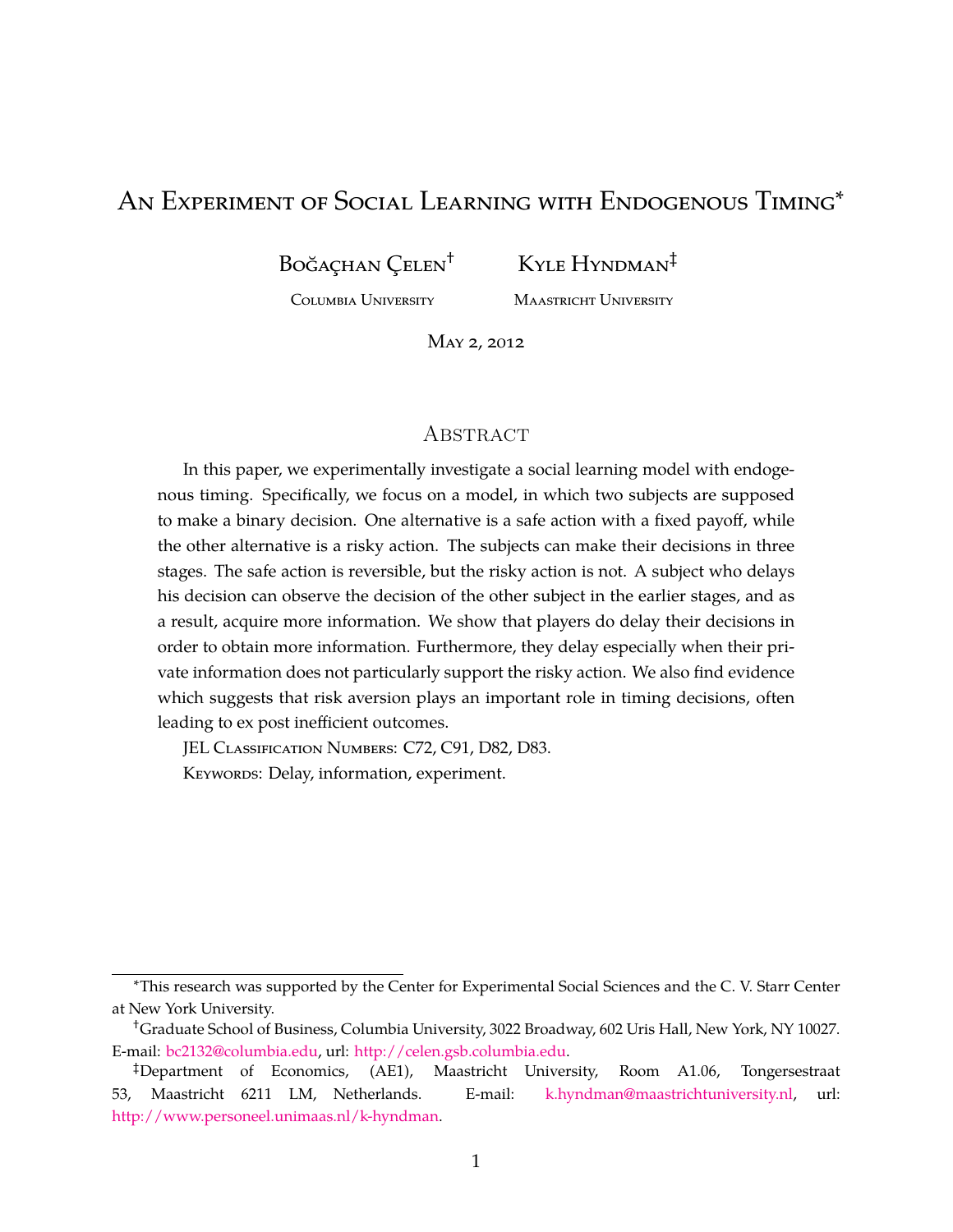## 1 Introduction

Timing of a decision is often at least as informative as the decision itself. In fact, an early investment decision reveals a lot about the information about the profitability of this investment, since an optimal decision balances the marginal cost of delay and the marginal benefit of information that may become available in time. The pioneering works of Chamley and Gale [\[7\]](#page-15-0) and Gul and Lundholm [\[9\]](#page-15-1) analyze the problem of endogenous timing in a simple social learning environment. In fact, these two papers are quite different in their approaches. Gul and Lundholm [\[9\]](#page-15-1) study a model, in which players are supposed to make a forecast of the true state of the world. The timing of players' decision is important because it is more costly to make a forecast later. Also, the cost is higher for higher states. They show that when players choose the timing of their decisions, their actions become clustered together. Moreover, in this equilibrium, information is used efficiently. The fact that cost of delay depends on the state leads to a natural sequence of timing decisions among the players: Those who have higher information tend to move earlier. More importantly though, those players who move early update their forecasts, in order to account for the information that is revealed by the observation that other players *have not* make a decision yet. In addition, those players who move later, benefit from the information that is revealed by the early actions. This is the main reason that the game has an efficient equilibrium. In contrast, Chamley and Gale [\[7\]](#page-15-0) study an investment model, in order to show the inefficiencies that arise, as a result of the strategic role of timing. In the model, the return of the investment is uncertain. Each player can randomly receive an option to invest. Moreover, the number of options is determined randomly but correlated with the return of the investment. For a player, receiving an option is a private information, and as a result, exercising the option reveals information regarding the return of investment. Since all agents—who have an option—are identical, either the equilibrium exhibits delay, in which case early investors cannot benefit from available information, or there is investment collapse and no information is revealed. In other words, the equilibrium cannot be efficient.

In this paper, we investigate the strategic role of timing in a controlled experiment. Specifically, we test a model of of pure information externality in which two subjects decide if and when they want to take a risky and irreversible action. The default option of the subjects is a safe action that yields a fixed payoff. The players have asymmetric information about the return of the risky action. Therefore, those who have information which favors the risky action, prefer not to delay in order to acquire information. The experiment allows us to test subjects' propensity to delay in order to acquire information. Also, we aim to detect other variables or behavioral patterns that are instrumental in timing decisions.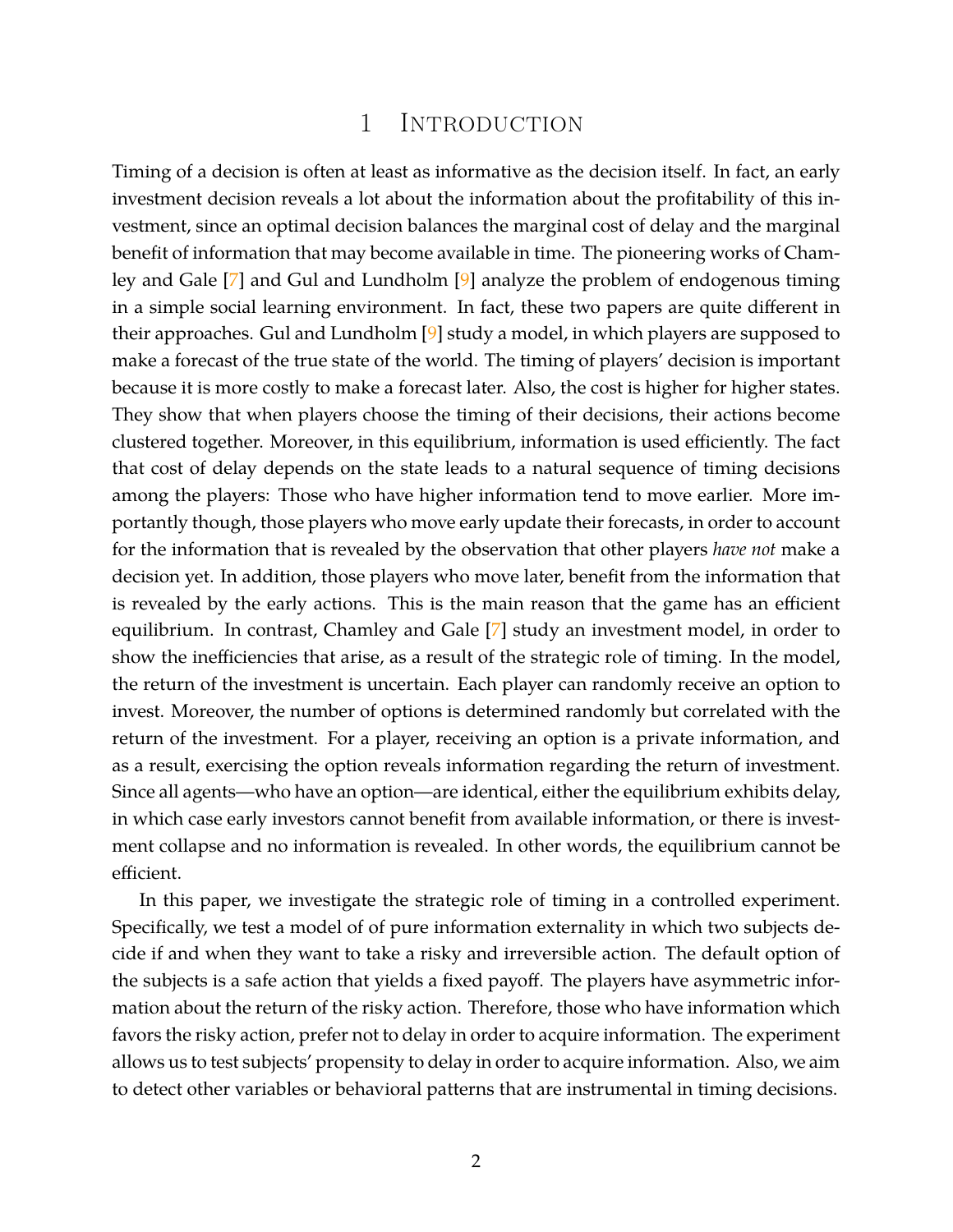In our preliminary tests, we find that the subjects almost never make completely unreasonable decisions. Moreover, we observe that subjects exhibit significant consistency in using information. To be precise, subjects respond to information in a monotonic way: If a subject decides to take the risky action given his private information, then he does not reverse this decision in other independent rounds if his information favors the risky action more. In the experiment, there are three stages in which subjects can decide whether they want to take the risky action. In equilibrium, the third stage is redundant, and in fact we observe negligibly few instances (.08%) of risky action in the third stage. When we analyze the aggregate behavior in the first stage, we find that the theory predicts the actual behavior quite well. In addition, the behavior in the lab is consistent with all the comparative statics. On the other hand, when we analyze the data at the individual level, we find that there is heterogeneity in subjects' behaviors. We attribute this heterogeneity to differences in risk preferences. The analysis of the second stage behavior is consistent with this assessment. In sum, we show that subjects delay in order to acquire more information in the second stage. Moreover, there is strong evidence that the behavior is different across subjects due to their risk preferences: Those who are more risk averse delay more. This excessive delay often leads to inefficient outcomes.

Although there is a large experimental literature studying different aspects of social learning models that are pioneered by Banerjee [\[2\]](#page-15-2) and Bikhchandani [\[3\]](#page-15-3) et al., there are very few experiments that test endogenous timing in pure information externality environment.<sup>1</sup> Sgroi  $[12]$  is the first, and the only other, paper that experimentally analyzes timing decisions in a social learning environment. Consistent with our findings, Sgroi [\[12\]](#page-15-4) shows that subjects delay especially when their private information is not strong enough. Moreover, he observes herding behavior, which sometimes occur on the wrong action.

<span id="page-2-0"></span>Section [2](#page-2-0) describes the model [\(2.1\)](#page-2-1), and briefly discusses the equilibrium of the game [\(2.2\)](#page-3-0). Section [3](#page-4-0) discusses the design of the experiment [\(3.1\)](#page-4-1), and provides the analysis of the data  $(3.2 - 3.5)$  $(3.2 - 3.5)$ . We conclude in Section [4.](#page-14-0)

# 2 Theory

### 2.1 Timing Game

<span id="page-2-1"></span>There are two players  $i = 1, 2$  who are supposed to make a decision between two alternatives a and b. The decision process consists of three periods. In each period, each player *i* is supposed to choose an action. The action A is *irreversible*, but B is reversible. That is,

 $^1$ For experiments on social learning see Anderson and Holt [\[1\]](#page-15-5), Hung and Plott [\[10\]](#page-15-6), Çelen and Kariv [\[5\]](#page-15-7) and Kübler and Weizsäcker [\[11\]](#page-15-8).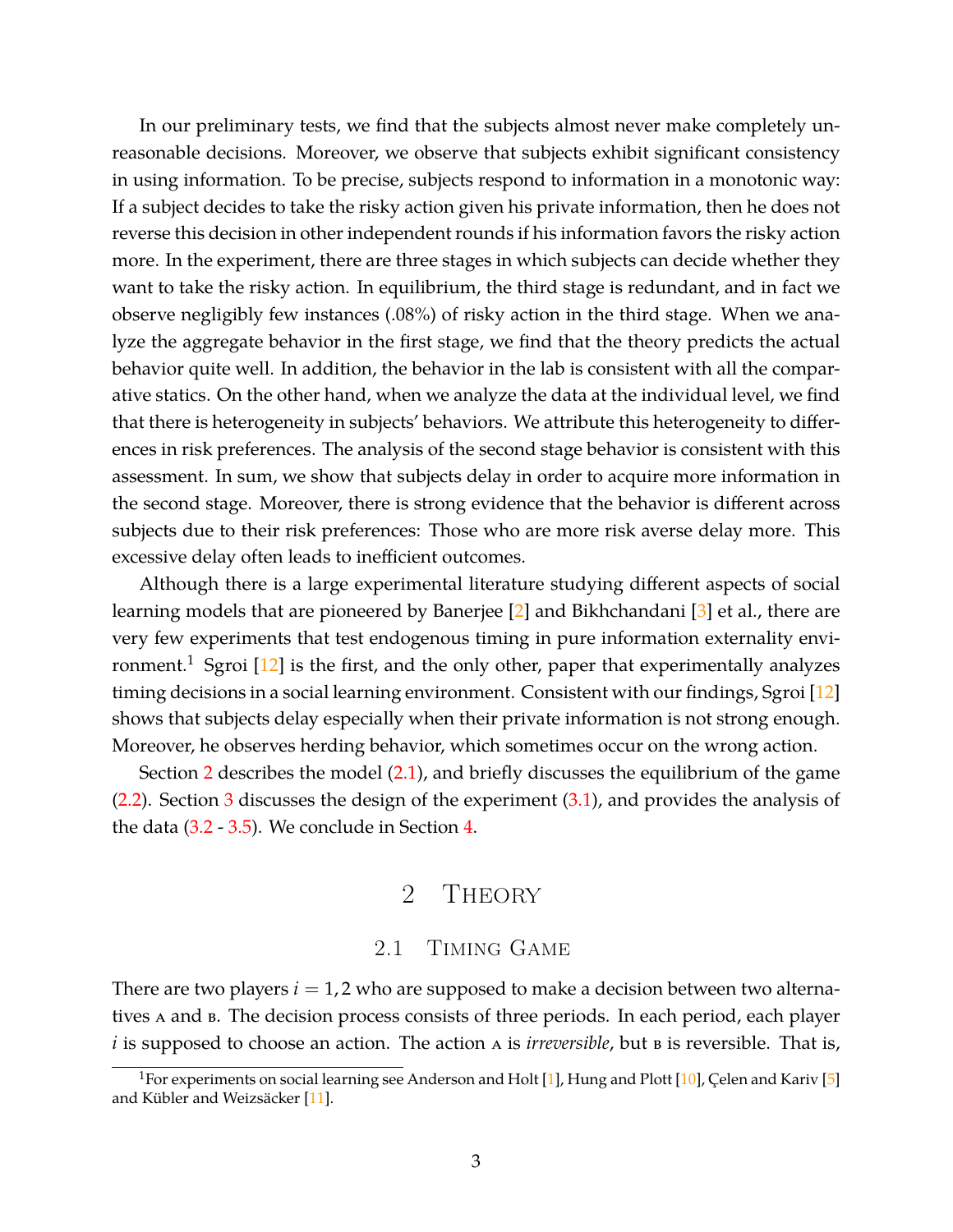when a player chooses the action a, he cannot change his action in subsequent periods. However, if he chooses  $B$ , he can still choose action  $A$  in later period(s). The action  $A$  is costly in periods  $t > 1$ : if a player plays a for the first time in period  $t$  he pays a cost  $(t-1)c > 0.$ 

The return of action a is determined by a random variable Θ. However, action b is safe and its payoff is normalized to *s*. Therefore, if a player chooses b in all periods, his payoff is *s*. If, however, a player chooses a in period *t* his payoff is  $\theta - (t - 1)c$ , where *θ* is a realization of Θ. Each player's prior beliefs about Θ is represented by the uniform distribution over the interval [ $a$ ,  $b$ ]. Let us assume that the safe payoff  $s \in (a, b)$ , so that the problem is not trivial. The true state, *θ*, is determined prior to any decision. Following the realization of θ, each player *i* receives a private signal  $x_i = θ + ε_i$ . We assume that  $ε_i$  is a realization of a draw from the uniform distribution over [−*e*,*e*] for some *<sup>e</sup>* <sup>&</sup>gt; <sup>0</sup>. We assume that *ǫ<sup>i</sup>* 's are independent; therefore, conditional on the state *θ*, the signals are independent for  $i = 1, 2$ .

### 2.2 Equilibrium

<span id="page-3-0"></span>The problem that a player faces in the above game is extensively and rigorously discussed in Chamley and Gale [\[7\]](#page-15-0) and Chamley [\[6\]](#page-15-9): By delaying to commit to action  $\mathbf{A}$ , a player can infer valuable information from the decision of the other player. Yet, delaying is costly. Therefore, the optimal decision is determined by this trade-off.

The equilibrium analysis of the model is quite standard. For more general models, we refer the reader to Chamley  $[6]$  and Brindisi et al.  $[4]$ ). In what follows, we discuss the characterization of the perfect Bayesian equilibrium of the game, and summarize the main findings. In particular, we confine our attention to monotone strategies. A monotone strategy simply states that, given a history, if a player takes action a for a signal *x<sup>i</sup>* , then so does he for signals greater than *x<sup>i</sup>* . Thus, a monotone strategy is characterized by thresholds, one for each possible history. At a given history, if the signal is above the threshold, the optimal action is a, otherwise it is b.

The analysis is simplified by the feature that Chamley and Gale [\[7\]](#page-15-0) call *one-step property*. This property states that if both players play b in the first period, then they should never revise their decision to a in any of the succeeding periods. The idea behind one-step property is simple. If a player uses a monotone strategy, observing him taking action b reveals that his signal is not high enough to play a. Therefore, this observation can only lead to more pessimistic beliefs about the payoff of action a. Fortunately, any Bayesian perfect equilibrium of the timing game in monotone strategies satisfies one-step property.

One immediate corollary of one-step property is that the game ends in two periods. To be precise, there is no equilibrium in which s player switches from  $\alpha$  to A in period 3;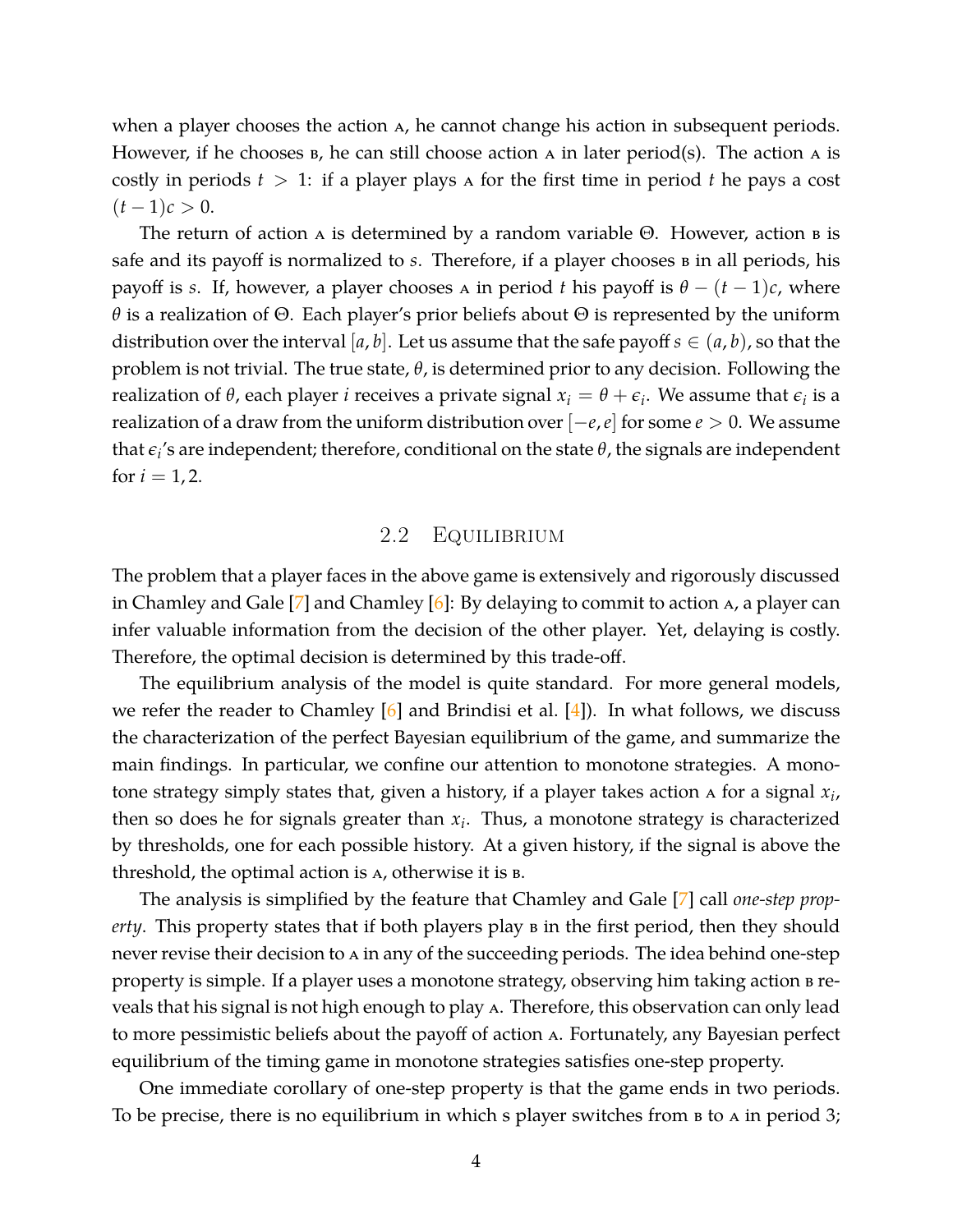i.e. there is no decision to be made in period 3. As a result, an equilibrium in monotone strategies can be characterized by two thresholds,  $\kappa_i^1 \geq \kappa_i^2$  $\frac{2}{i}$ . If player *i*'s signal is above  $\kappa_i^1$ *i* , he finds it optimal to take action a in period one. If, however, his signal is between *κ* 1  $i<sup>1</sup>$  and *κ* 2  $\frac{2}{i}$ , then he plays  $\bf{B}$  in the first period, and then plays  $\bf{A}$  in the second period, if and only if, the other player played A in the first period. If player *i*'s signal is below *κ*<sup>2</sup>  $\frac{2}{i}$  he never takes action a.

For the rigorous characterization of the equilibrium, we refer the reader to Brindisi et al. [\[4\]](#page-15-10). For completeness, we state the equilibrium in the following proposition.

PROPOSITION 1. Let  $c^* = e/3$ . If  $c \leq c^*$  there exists a unique symmetric equilibrium of the game  $i$ *n monotone strategies. The equilibrium is characterized by thresholds*  $\kappa^1 \geq \kappa^2$  *such that* 

$$
\begin{aligned}\n\kappa^1 &= \frac{e}{3} + s - c, \\
\kappa^2 &= 2c + s - \frac{2}{3}e.\n\end{aligned}
$$

*If*  $c > c^*$  then  $\kappa^1 = \kappa^2 = s$ *.* 

<span id="page-4-0"></span>In other words, if the cost of delay is small enough, those players who receive a signal between *κ* <sup>2</sup> and *κ* <sup>1</sup> prefer to wait, and observe the decision of the other player. However, if the cost is high, there is no private signal for which it is optimal to delay. As a result, a player *i* takes action A if and only if  $x_i \geq s$ .

## 3 Experiment

### 3.1 Experimental Design

<span id="page-4-1"></span>The experiment was run at the Experimental Economics Laboratory of the Center for Experimental Social Sciences (C.E.S.S.) at New York University. The 52 subjects in this experiment were recruited from undergraduate classes at New York University, and had no previous experience in our experiments. In each session, after the subjects read the instructions, the instructions were also read aloud by an experimental administrator.<sup>2,3</sup> Each session lasted for about 75 minutes and each subject participated in only one session. An \$8 participation fee and subsequent earnings, which averaged about \$20, were paid in private at the end of the session. Throughout the experiment, we ensured anonymity and effective

<sup>&</sup>lt;sup>2</sup>The instructions are available upon request from the authors.

 $3$ At the end of the first round, the subjects were asked if there was anything they did not understand. No subject reported any problems with understanding the procedures or using the computer program.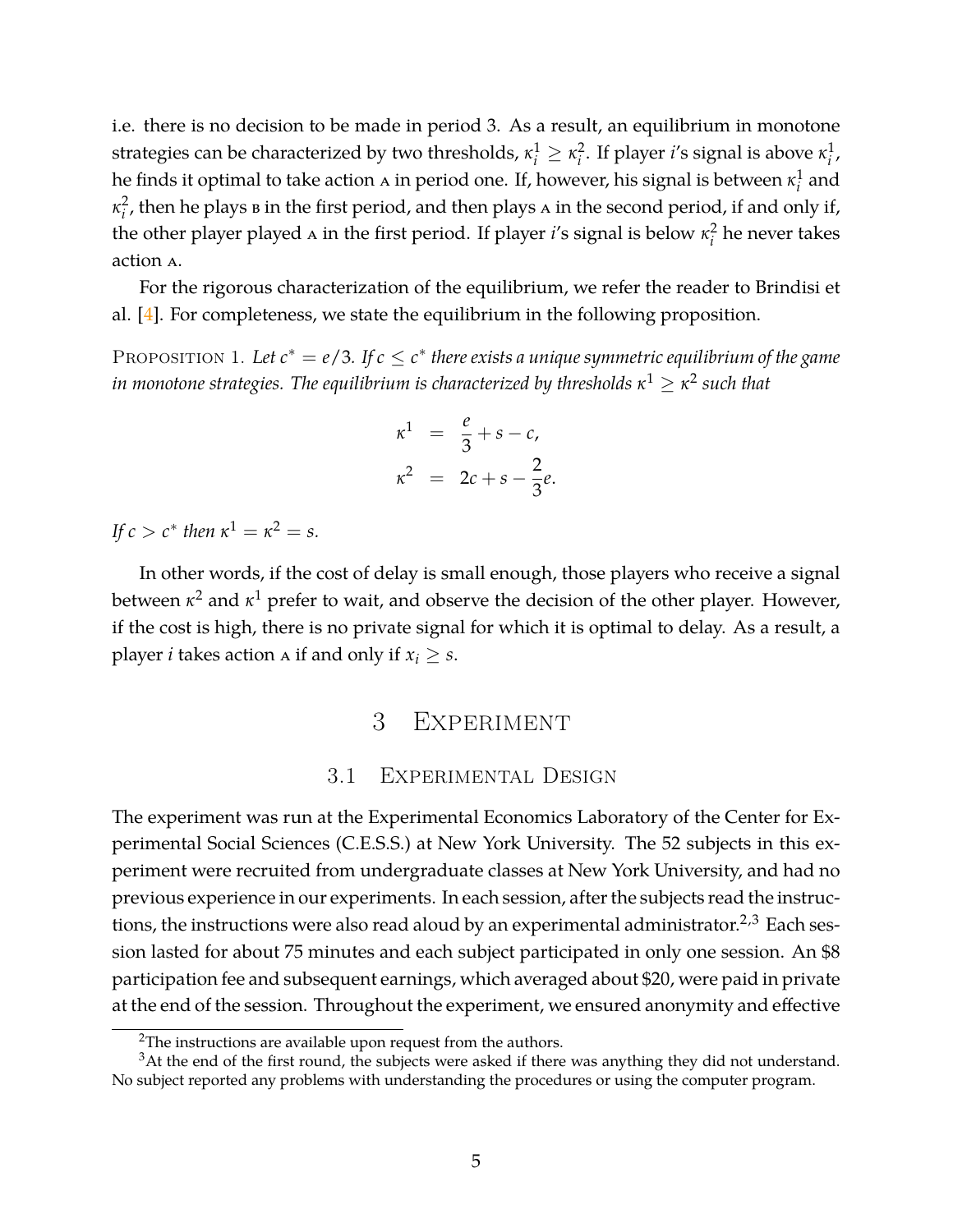isolation of subjects in order to minimize any interpersonal influences that could stimulate uniformity of behavior.<sup>4</sup> The experiment was programmed in z-Tree (Fischbacher  $[8]$ ).

In the experiment the random variable Θ was uniformly distributed with a finite support of [10, 40]. <sup>5</sup> Conditional on the state, *θ*, each subject, *i*, received an independent signal  $x_i$ , which was distributed uniformly between  $\theta - e$  and  $\theta + e$ , where  $e$  indexes the noisiness of signals. The experiment consisted of three sessions, each with a different noise level *e*. In each session, subjects interacted for 40 independent rounds. In each round, subjects were randomly matched with another subject in the laboratory.

| Number of<br>Subjects | e  | Number of<br>Rounds |
|-----------------------|----|---------------------|
| $36*$                 |    | 40                  |
| $\frac{1}{32}$        | .5 | 40                  |
| 18                    | 10 |                     |

Table 1: Summary of Experiment

Contains one session each with support [10, 40] and [20, 50].

We allowed subjects to decide whether they want to take action a in three stages. This allowed us to test the prediction of the theoretical model that all decisions of action a will occur in *at most* two stages. In each of the sessions, we fixed the payoff of the safe action b to be  $s = 25$ . Action a was costly in the sense that in stage 2 subjects paid  $c(= 2)$  points, while in stage 3 they paid 2*c* points in order to take action a.

## 3.2 BASIC TESTS OF THE THEORY

<span id="page-5-0"></span>We begin our analysis by testing three basic rationality requirements in the model. First, note that a subject should take action b if his signal is below 25 − *e*, and he should take action A if his signal is above  $25 + e$ , because in the former (latter) case even in the best (worst) possible state, action  $B(A)$  dominates action  $A(B)$ . Hence, a fundamental test of rationality is whether subjects respect dominance. Second, the equilibrium predicts that

<sup>4</sup>Participants' workstations were isolated by cubicles, making it impossible for participants to observe others' screens or to communicate. We also made sure that all the participants remained silent throughout the session. At the end of a session, participants were paid in private according to the number on their workstation.

<sup>&</sup>lt;sup>5</sup>We also ran two sessions, by mistake, with support of [20, 50]. For both  $e = 2$  and  $e = 5$ , the estimated thresholds (at the aggregate level) are not significantly different despite the different supports ( $p = 0.93$  and  $p = 0.25$ , respectively). Similarly, the standard deviation of the estimated thresholds do not differ ( $p = 0.17$ ) and  $p = 0.29$ , respectively). This suggests that framing effects do not play a role, which can be taken as further support for our theory. Moreover, it also means that we can include these sessions in the analysis that we report in what follows.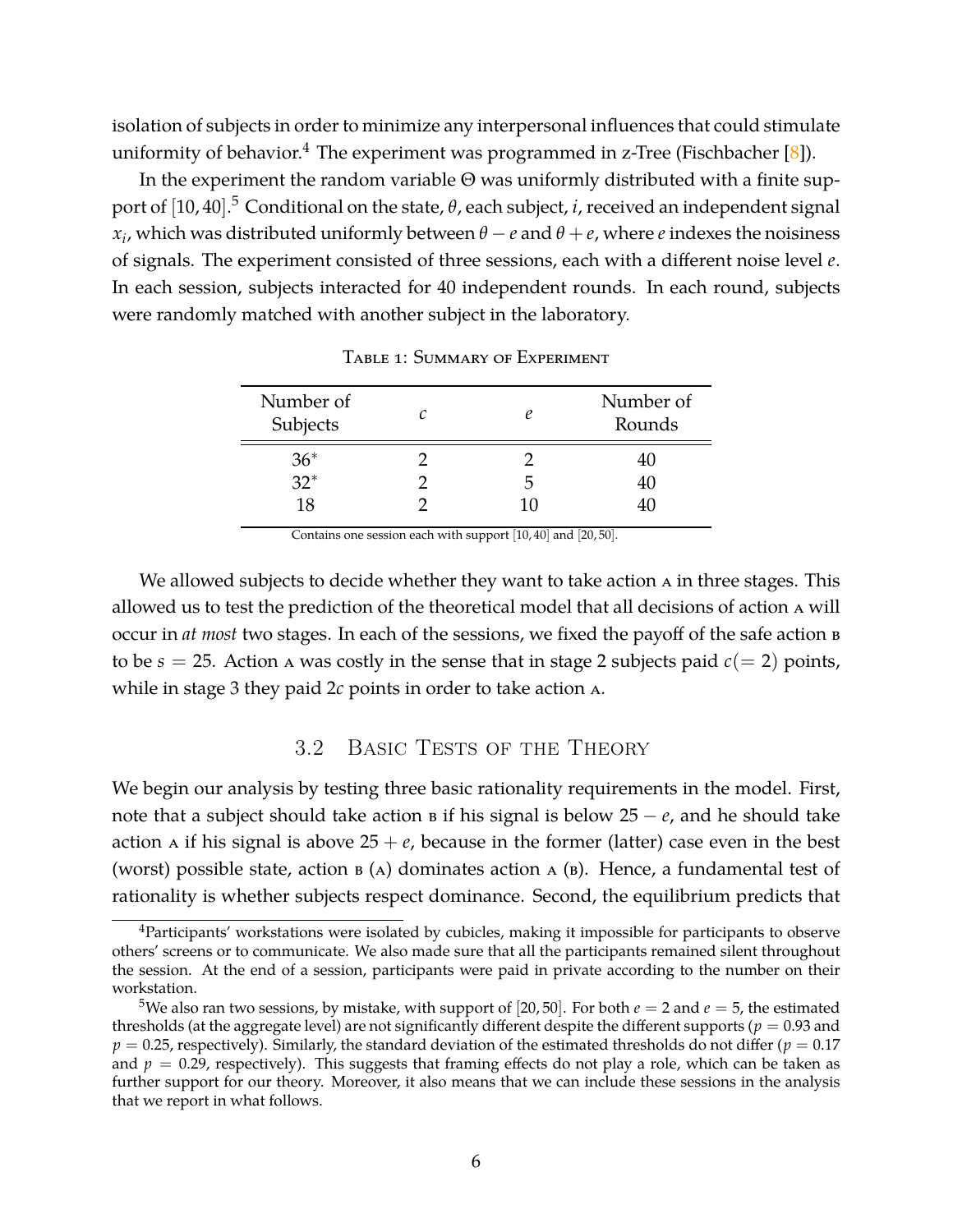action a should be taken in *at most* two stages. That is, a subject who did not take action a until the third stage has no reason change his mind. Finally, a subject, who plays b in the first stage, should never take action a after having observed that his match took action b in stage 1.

<span id="page-6-0"></span>Table [2](#page-6-0) provides the frequency with which these three predictions are violated. As can be seen, violations of these three predictions are extremely rare. Overall, dominance was violated in only 0.73% of the observations, in which there were only 5 instances of a subject playing A in stage 2 despite observing that her match played B stage 1. Finally, in only 3 observations did a subject took action a in stage 3.

| Violations of dominance                     | 25<br>(3440) |
|---------------------------------------------|--------------|
| Action A in stage 3                         | З<br>(3440)  |
| Action A in stage 2 despite<br>observing B. | .b<br>(1151) |

TABLE 2: BASIC TESTS OF THE THEORY

The number in parentheses below gives the relevant sample size.

Thus, subjects seem to have a quite strong grasp of certain fundamental aspects of the strategic problem they were faced with. Given this, we now delve more deeply into more specific aspects of behavior.

## 3.3 Behavior in Stage One

Given the extremely infrequent violations of very fundamental predictions of our theory, we now begin a thorough analysis of more specific aspects of observed behavior. In particular, our theory suggests that subjects should use threshold strategies. The next subsection looks at this in detail.

### 3.3.1 Thresholds at the Subject Level

For each subject *i*, we estimate a first stage threshold,  $\hat{\kappa}^1_i$  $i<sub>i</sub>$ , as follows. In a round, for an arbitrary threshold *κ* 1 *i* , we say that subject *i* makes a mistake, if his estimate is greater than *κ* 1  $\frac{1}{i}$  *but* he does not take action A. Similarly, we also call it a mistake when the subject's estimate is less than *κ* 1  $\hat{h}_i^1$  but the subject takes action a. We then search for the value of  $\hat{\kappa}_i^1$ *i*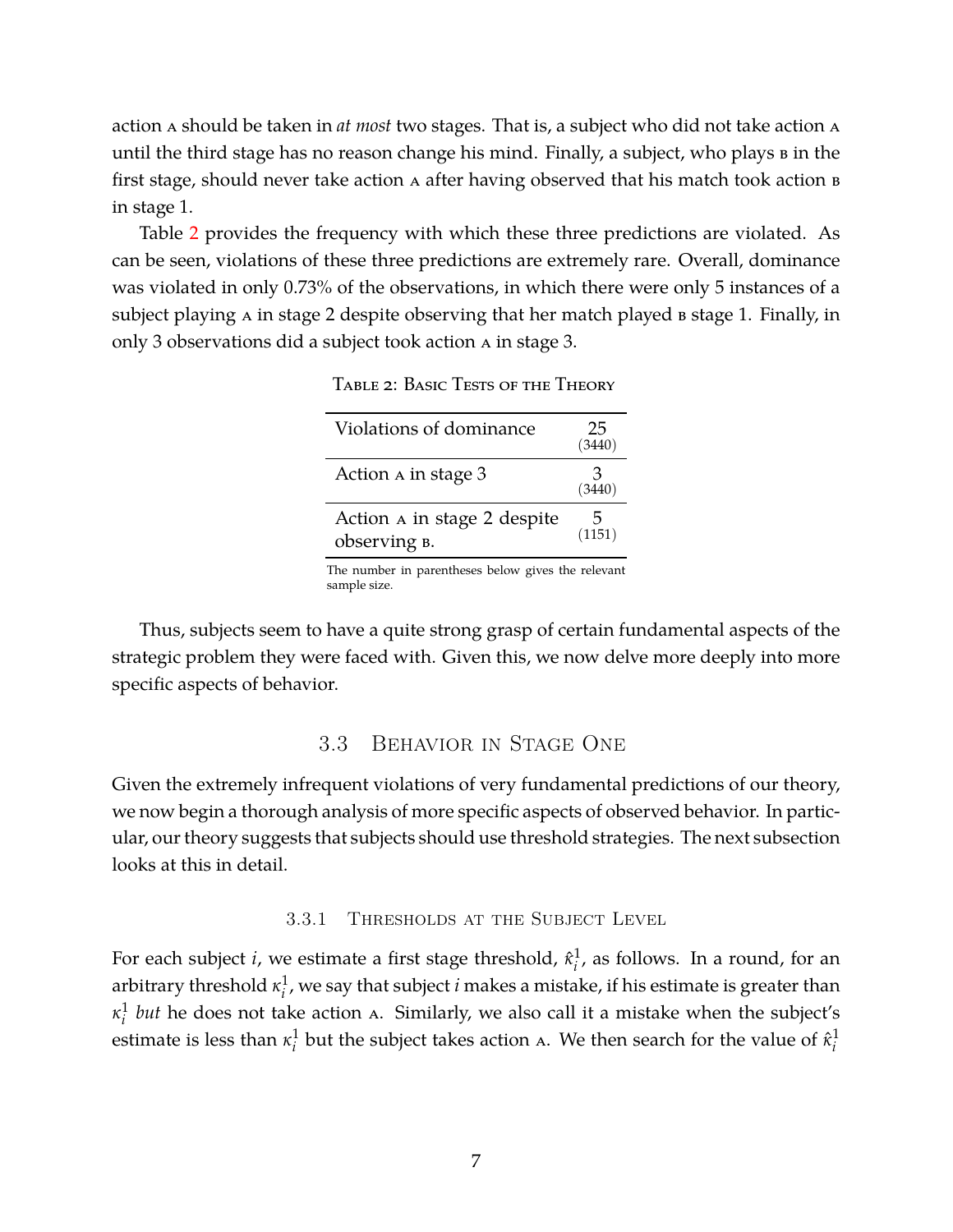which minimizes the number of mistakes. This is our measure of subject *i*'s threshold.<sup>6,7</sup>

While Table [3](#page-8-0) reports the average estimated thresholds for each treatment, Figure [1](#page-7-0) displays the histograms of subjects' estimated thresholds. In order to find an answer to the question of whether the behavior is consistent with the use of a monotone strategy, we first look at the average number of mistakes. Table [3](#page-8-0) shows that there is no treatment where the average number of mistakes exceeds 2. Furthermore, the percentage of subjects who make three or less mistakes is 94%.

Figure 1: Histograms of Estimated Individual Thresholds

<span id="page-7-0"></span>

In all the histograms, the horizontal axis is the estimated thresholds, and the vertical axis is the number of subjects. The dotted lines indicate the equilibrium thresholds.

We are not able to repeat the same exercise for the second period thresholds since we have less observations at the individual level. However, our findings about the first period threshold provide a strong support for the monotone strategy assumption, which in turn makes it plausible to rely on theoretical predictions as a benchmark for interpreting the experimental data.

Table [3](#page-8-0) also shows that average estimated thresholds are pretty close to their corresponding theoretical values. For  $e = 5$ , we reject the hypothesis that the estimated threshold is equal to the theoretical threshold ( $p = 0.02$ ), while for  $e = 2$  and  $e = 10$  we fail to reject the null hypothesis ( $p > 0.25$ ). In addition, subjects respond to information in the same direction that theory predicts: as the information becomes less informative, the average first stage threshold level increases. $8 \text{ A}$  more interesting finding that we observe in Figure [1](#page-7-0) is that the distribution of estimates of cutoffs becomes more disperse as noise increases. This suggests that although average thresholds are very close to the theoretical predictions, the same is not necessarily true at the individual level as some subjects take

 $6$ Since we only have 40 observations, there is generally a continuum of possible thresholds. For each subject, we estimate the threshold 50 times and report the average of the 50 estimates.

<sup>&</sup>lt;sup>7</sup>We also tested the question with an alternative metric: For each subject *i*, let max $_i^{\text{B}}$  denote the largest signal for which subject *i* chose **B** during the course of the experiment. Similarly, let  $min_i^A$  denote the smallest signal for which subject *i* chose a. We say that subject *i*'s behavior is consistent with monotone strategy if  $min_i^A > max_i^B$ . We do not report the detailed results here (available upon request), yet we find strong support that the vast majority of subjects use monotone strategy according to the above definition.

<sup>8</sup>A regression of threshold on noise gives a positive estimated coefficient, with a *<sup>p</sup>*−value of 0.013, though somewhat against the theory, most of the increase occurs when moving from  $e = 2$  to  $e = 5$ .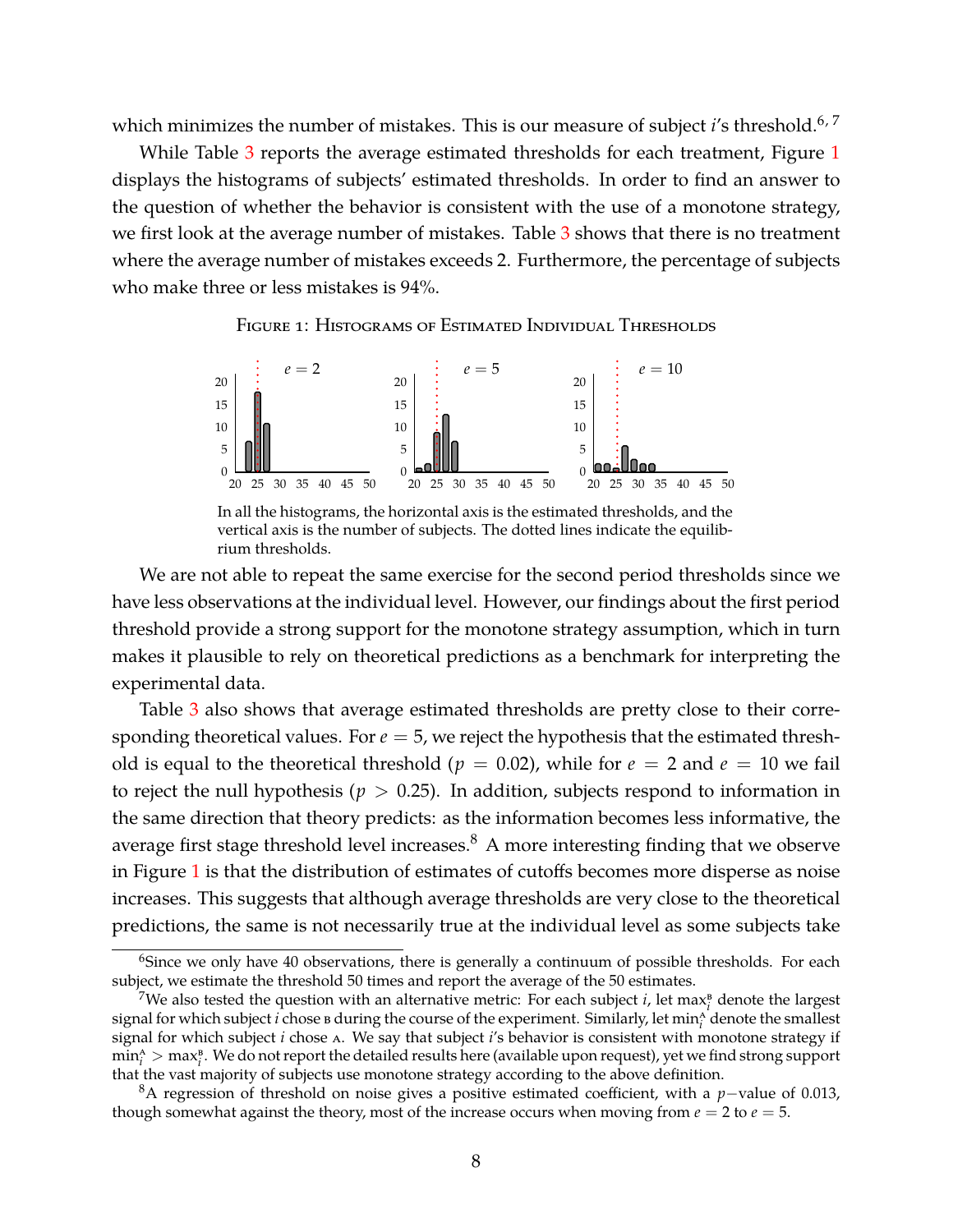the risky action for higher signals. In other words, we observe a particular type of heterogeneity among subjects' decisions to delay. This heterogeneity becomes more pronounced as the information becomes less informative. This observation is consistent with risk aversion. In fact, if we modify the model to take into account possible risk aversion, we would obtain higher theoretical cutoffs.<sup>9</sup> Therefore, we attribute this dispersion to heterogeneity among subjects' risk preferences.

|                                               | $e = 2 5$ | $-1()$ |
|-----------------------------------------------|-----------|--------|
| Average Estimated Threshold 24.60 25.75 26.31 |           |        |
| Average Number of Mistakes 0.61 1.41 1.50     |           |        |

<span id="page-8-0"></span>Table 3: Analysis of Estimated Individual Thresholds Stage i

#### 3.3.2 Thresholds at the Aggregate Level

In order to explore the data at the aggregate level, for each session, we use the logistic distribution in order to fit action a decisions in stage one. That is, we write the probability of taking action a in stage one conditional on observing an estimate *x* as:

<span id="page-8-1"></span>
$$
Pr (A|x) = \frac{\exp(\alpha + \beta x)}{1 + \exp(\alpha + \beta x)}.
$$
\n(1)

The ratio  $-\frac{\alpha}{\beta}$  is the mean threshold, while  $\frac{\pi}{\beta\sqrt{3}}$  is the standard deviation of the estimated threshold. Estimation results of [\(1\)](#page-8-1) for all sessions are reported in the second and third columns of Table [4.](#page-9-0) Robust z-statistics, which correct for clustering at the subject level, are reported below the estimated coefficients in parentheses. The fourth column reports the estimated mean threshold, the fifth column reports the standard deviation of the estimated mean threshold, and the sixth column reports the equilibrium threshold. The last column reports *p*−values of the hypothesis that the estimated threshold is equal to the theoretical threshold.

We report the results by using only the last 20 periods because a specific form of learning seems to take place. To see this, we estimated the same logit regressions for each session in five period increments. In Figure [2,](#page-10-1) we plot the results of this exercise. As shown in the figure, estimated thresholds appear to be constant over time. However, in all treatments, it appears that the standard deviation of estimated thresholds declines substantially after the first 5 periods. This suggests that while subjects' thresholds do not

 $9$ The model we present here assumes that the players are risk neutral by positing a utility function  $u(x) = \mathbf{1}_x \theta + (1 - \mathbf{1}_x) 25$ , where  $x \in \{A, B\}$  and  $\mathbf{1}_x$  is the indicator function that takes value 1 if  $x = A$  and 0 otherwise. Instead if we assume that  $v(x) = \exp\{-au(x)\}$  for  $a > 0$  the equilibrium first stage thresholds increase in the risk aversion coefficient *a*.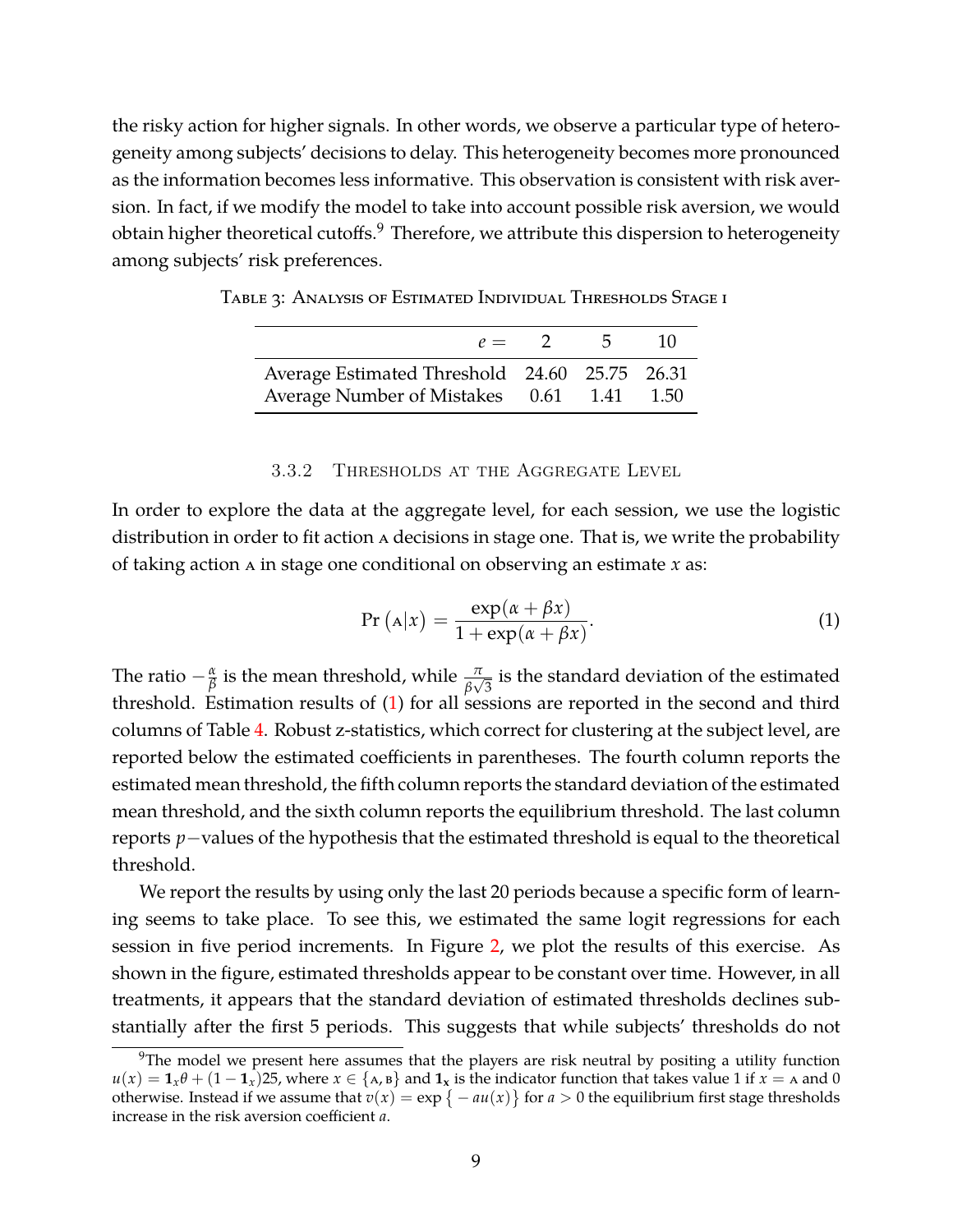<span id="page-9-0"></span>

| Treatment        | slope<br>$(\beta)$   | cons<br>$(\alpha)$       | Mean<br>Threshold | S.D. of<br>Threshold | Equilibrium<br>Threshold | $p$ -value<br>(theory) |
|------------------|----------------------|--------------------------|-------------------|----------------------|--------------------------|------------------------|
| Stage 1 $e = 2$  | $1.31***$<br>(4.47)  | $-32.80***$<br>$(-4.41)$ | 25.04             | 1.38                 | 25.00                    | 0.86                   |
| Stage 1 $e = 5$  | $0.67***$<br>(7.71)  | $-17.79***$<br>$(-7.78)$ | 26.39             | 2.69                 | 25.00                    | $\ll 0.01$             |
| Stage 1 $e = 10$ | $0.46***$<br>(7.08)  | $-12.48***$<br>$(-6.79)$ | 27.37             | 3.98                 | 26.33                    | 0.28                   |
| Stage 2 $e = 2$  |                      |                          | no obs            |                      | $27.00^+$                |                        |
| Stage 2 $e = 5$  | $0.57**$<br>(2.22)   | $-16.37**$<br>$(-2.35)$  | 28.56             | 3.17                 | $27.00^+$                | 0.19                   |
| Stage 2 $e = 10$ | $0.166***$<br>(2.57) | $-4.529***$<br>$(-2.79)$ | 27.28             | 10.93                | 22.33                    | 0.15                   |

Table 4: Estimated Thresholds (last 20 periods)

Robust z-statistics are in parentheses (clustering at the subject level).

∗∗∗ significant at 1%; ∗∗ significant at 5%; ∗ significant at 10%.

<sup>†</sup> Note that according to Proposition 1 we have  $\kappa^1=\kappa^2=$  25 in these treatments. However, if a subject mistakenly delays

his decision, it is still optimal to take action a for  $x_i \geq 25 + c$ . This is why we write 27 for the second stage threshold.

change much over time, they appear to become sharper in later periods. Therefore, by focusing on the final 20 periods, we are able to gain sharper tests of our theory.

In the following discussion we will write  $\hat{\kappa}^t(e)$  to denote the estimate of stage  $t$  threshold in the treatment *e*. The first three rows of Table [4](#page-9-0) report the estimates for stage one. We see that the theoretical predictions continue to explain behavior adequately at the aggregate level. In sessions  $e = 2$  and  $e = 10$ , we fail to reject the hypothesis that estimated thresholds are equal to theoretical thresholds. In terms of comparative statics, the connection to theory is somewhat loose. In particular, we find that:

$$
\hat{\kappa}^1(2) \underset{p \ll .01}{\leq} \hat{\kappa}^1(5) = \underset{p=.33}{\qquad} \hat{\kappa}^1(10),
$$

but we do reject the hypothesis that  $\hat{\kappa}^1(2) = \hat{\kappa}^1(10)$  ( $\chi_1^2 = 5.85$  ( $p = 0.016$ )).

### 3.4 Behavior in Stage Two

We now turn to an analysis of behavior in the second stage. In the last three rows of Table [4,](#page-9-0) we recreate our logit regressions, restricting attention to those subjects who chose b in stage one, but who saw that their match chose a. Although we do not have enough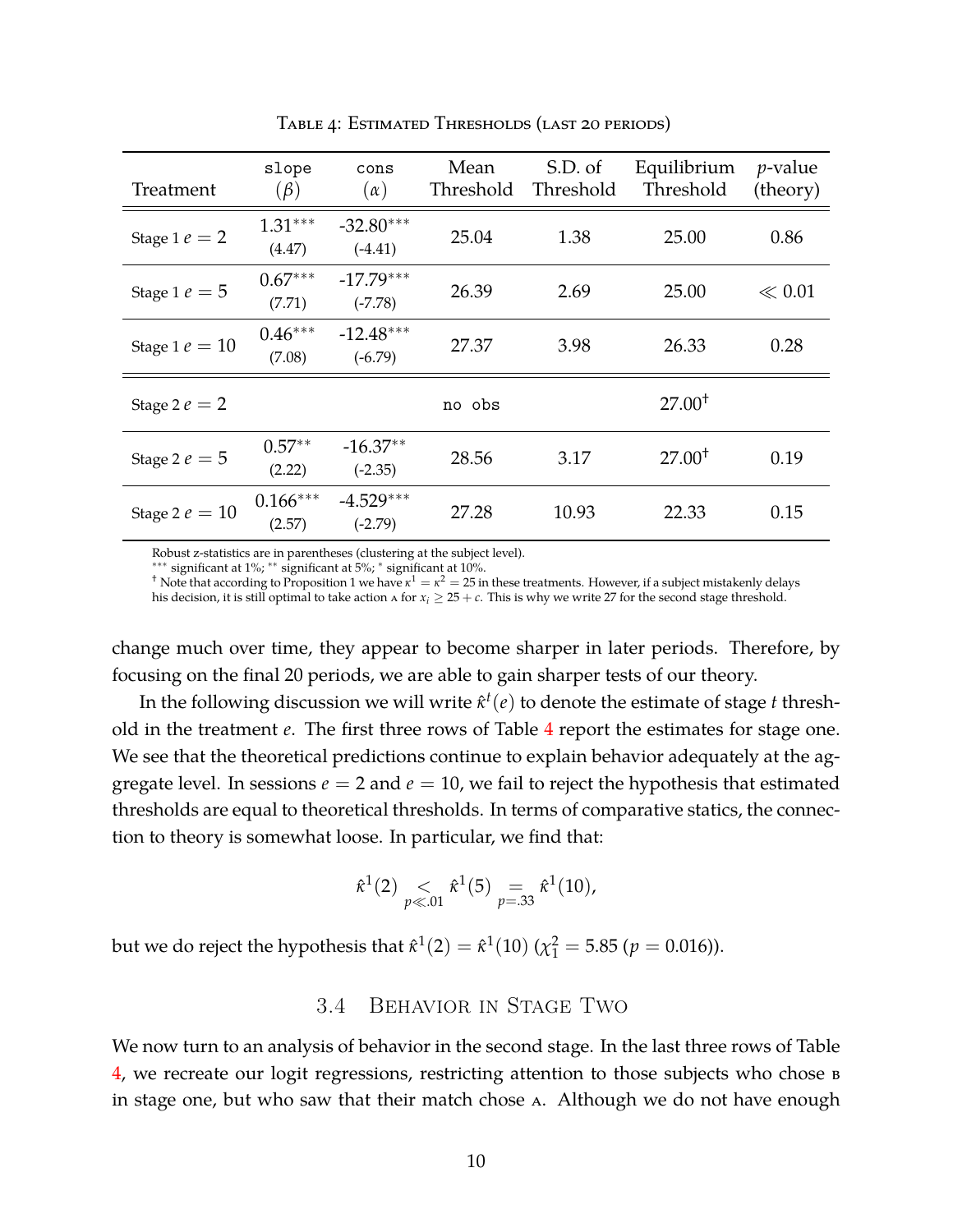<span id="page-10-1"></span>



observation to obtain any result for the *e* = 2 treatment, we report the results for *e* = 5, 10.

Although we do have the directionally correct comparative static that  $\hat{\kappa}^2(10) < \hat{\kappa}^2(5)$ , we fail to reject the hypothesis that  $\hat{\kappa}^2(10)$  is equal to  $\hat{\kappa}^2(5)$  ( $p=0.72$ ). Moreover, in both cases, the estimated threshold values are higher than (but not significantly) the theoretical thresholds ( $p_{e=5} = 0.19$ ,  $p_{e=10} = 0.15$ ). This deviation is consistent with our earlier observation of heterogeneity of risk preferences among subjects. If those who delay—despite their relatively high signal—do so because of risk aversion, then obtaining more information in the second stage convinces them to take action a. Put differently, those subjects who should have taken action a in the first stage according to the theory, delay their decision until after they observe their match taking action a. This leads the second stage estimated thresholds to be not less than the theoretical thresholds.

### 3.5 An Analysis of Delay

### <span id="page-10-0"></span>3.5.1 Comparing Actual With Expected Behavior Using Theory as a Guide

In Table [5,](#page-11-0) we report, for each of our treatments, a summary of individual behaviors using the theoretical predictions as a benchmark. Panel (a) focuses on the Stage 1 decision. As can be seen, for  $e = 2$ , 96.5% of the time when the signal is above the threshold, the subject takes action  $\alpha$ . Yet, we still see that this is significantly different than 100% ( $p <$ 0.01). Moreover, as noise increases, the frequency of correct actions declines. The other type of error—taking action a when it is not optimal—is relatively small and stable across treatments. Next turn to Panel (b), which looks at behavior in Stage 2 conditional on taking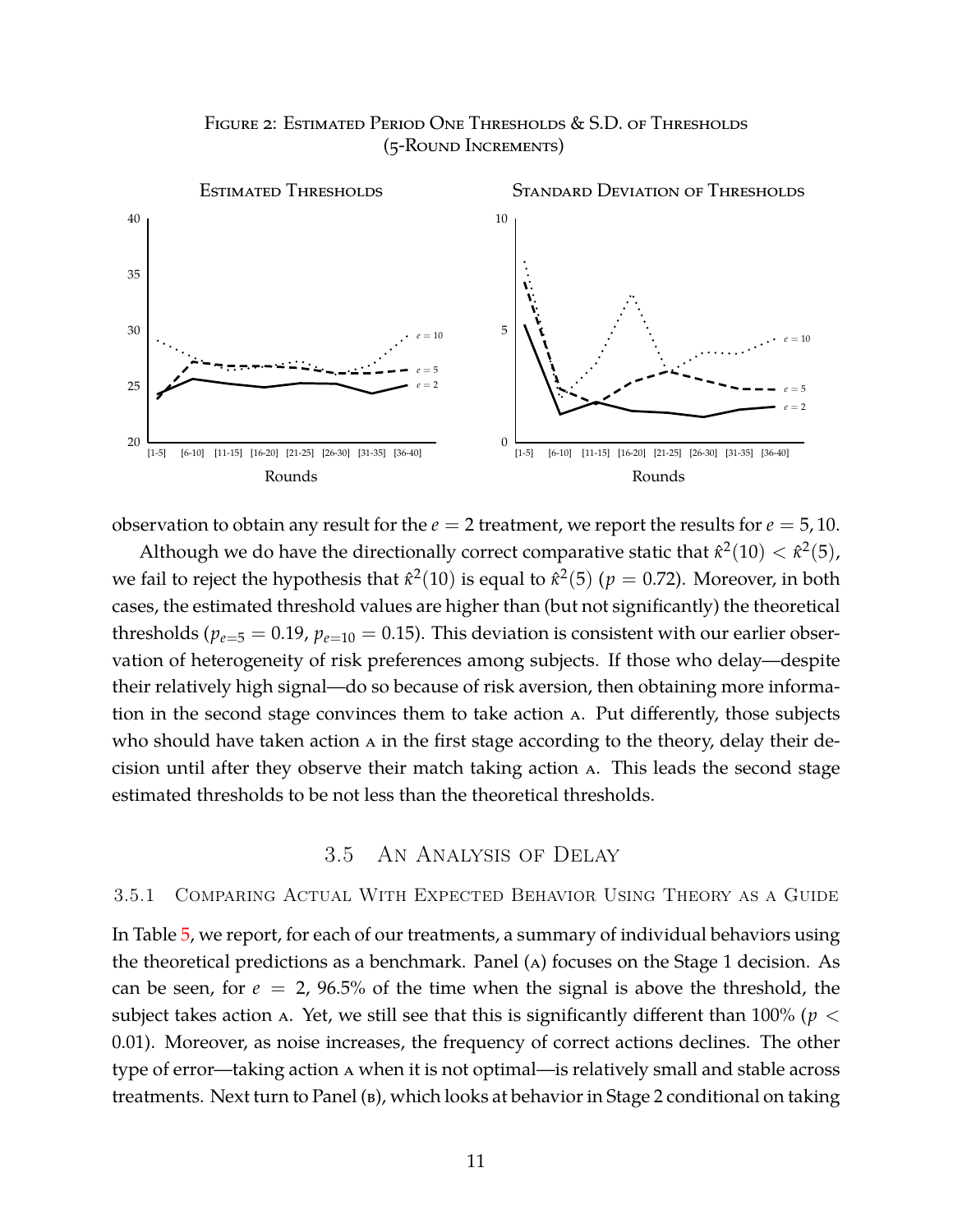| (A) STAGE 1: FREQUENCY OF A CHOICES |       |             |  |  |  |
|-------------------------------------|-------|-------------|--|--|--|
| Treatment $x_i \geq k^1$            |       | $x_i < k^1$ |  |  |  |
| $e=2$                               | 0.965 | 0.073       |  |  |  |
| $e=5$                               | 0.903 | 0.057       |  |  |  |
| $e=10$                              | 0.813 | 0.080       |  |  |  |

<span id="page-11-0"></span>Table 5: Individual Behavior and Equilibrium Thresholds

| (B) STAGE 2: FREQUENCY OF A CHOICES, CONDITIONAL ON A IN STAGE 1 |                                                  |  |  |  |
|------------------------------------------------------------------|--------------------------------------------------|--|--|--|
|                                                                  | $\sim$ $\sim$ $\sim$ $\sim$ $\sim$ $\sim$ $\sim$ |  |  |  |

|                        |  |  | Treatment $\frac{x_i \ge k^1 \wedge k^2}{\text{Obs. A}} \frac{x_i \in [k^1 \vee k^2, k^1 \wedge k^2)}{\text{Obs. A}} \frac{x_i < k^1 \vee k^2}{\text{Obs. A}}$ |                                                                                                                                                                                                                                      |                      |       |
|------------------------|--|--|----------------------------------------------------------------------------------------------------------------------------------------------------------------|--------------------------------------------------------------------------------------------------------------------------------------------------------------------------------------------------------------------------------------|----------------------|-------|
|                        |  |  |                                                                                                                                                                |                                                                                                                                                                                                                                      | Obs. A $Obs. B$      |       |
| $e = 2$ 0.250 - 0.0625 |  |  |                                                                                                                                                                | <u>and the state of the state of the state of the state of the state of the state of the state of the state of the state of the state of the state of the state of the state of the state of the state of the state of the state</u> | $0.000 \qquad 0.000$ |       |
|                        |  |  | $e = 5$ 0.381 0.143 0.313                                                                                                                                      | 0.050                                                                                                                                                                                                                                | $0.100$ 0.036        |       |
|                        |  |  |                                                                                                                                                                | $e = 10$ 0.511 0.000 0.310 0.000                                                                                                                                                                                                     | 0.066                | 0.000 |

 $k^1 \wedge k^2 \equiv \max\{k^1, k^2\}$  and  $k^1 \vee k^2 \equiv \min\{k^1, k^2\}.$ 

action  $B$  in Stage 1. As can be seen in the first column, it is still quite common for subjects to receive a high signal (such that action a would actually be optimal in Stage 1), observe that their match took action a in Stage 1, yet still do not take action a in Stage 2. That being said, subjects are always more likely to take action a after observing a, as opposed to observing b. Moreover, comparing the first, the third and the fifth columns, we see that subjects are more likely to take action a (after observing a from their match) when their own estimate is higher.

We now turn from an analysis of group behavior to one which focuses on how well the behavior of the matched subjects accords with the equilibrium path. Specifically, in Table [6,](#page-12-0) for each of our treatments, we report the observed frequencies of each of the four types of equilibrium outcomes: (i)  $(A_1, A_1)$ : both subjects take action A in stage 1; (ii)  $(A_1, A_2)$ : one player takes action A in stage 1, with the other doing so in stage 2; (iii)  $(A_1, B)$ : one subject takes action A in stage 1 and the other subject takes action  $B$ ; and (iv)  $(b,B)$ : neither subject takes action A. The final column reports the frequency of any other type of behavior, such as taking action a in stage 3 or in stage 2 after having observed b in stage 1. Below each reported frequency, in brackets, we also report the expected frequency of each outcome if subjects were using the theoretical thresholds. Below this number, we report the fraction of times that the correct action was observed according to the theoretical predictions. Perfect accordance to theory would be denoted by a 1.

We observe that there are less immediate a decisions by both subjects than would be optimal. For  $e = 2$ , the difference is small but still statistically significant  $p < 0.01$ . As the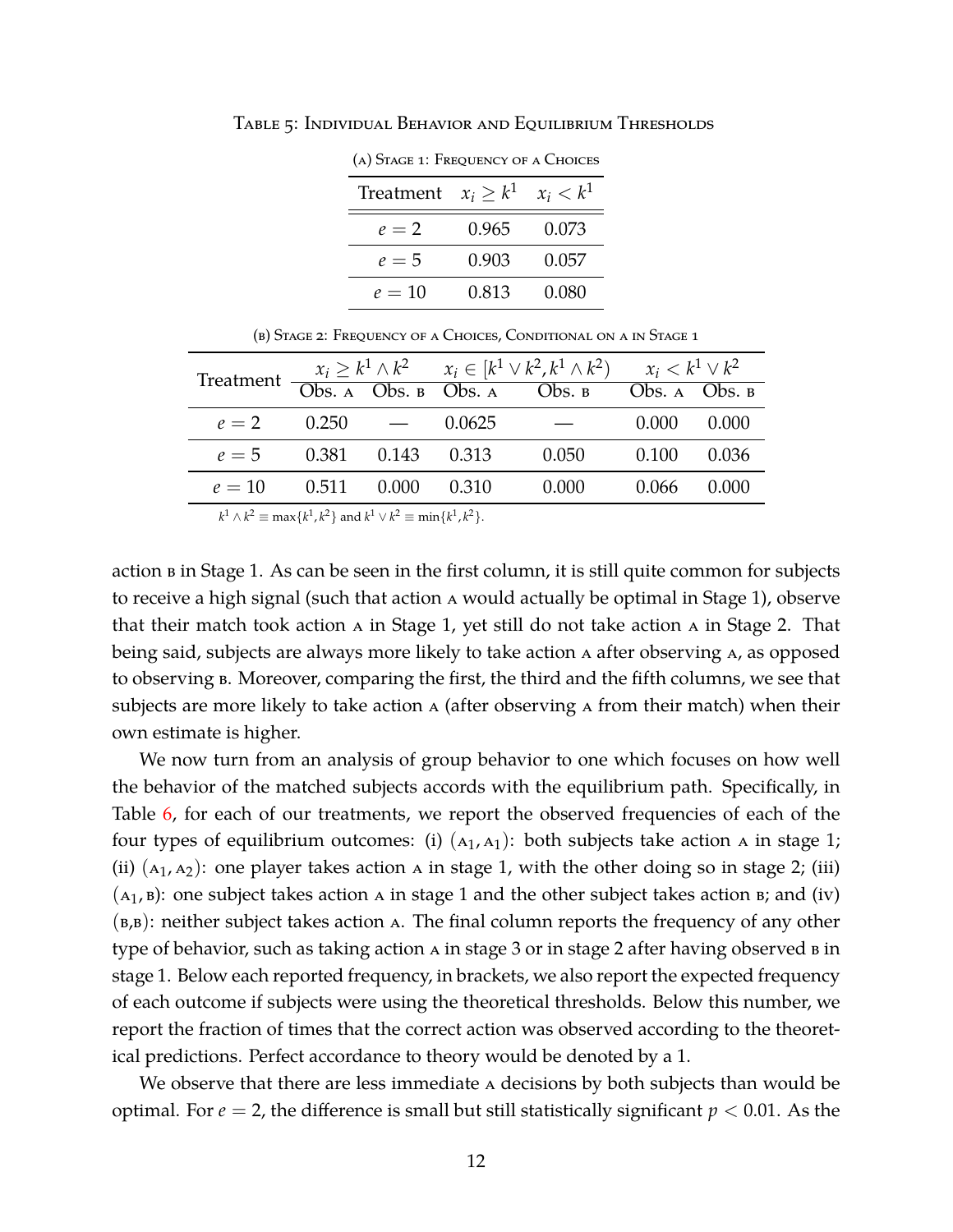| Treatment | $(A_1, A_1)$ | $(A_1, A_2)$      | $(A_1, B)$ | (B, B)  | <b>OTHER</b>      |
|-----------|--------------|-------------------|------------|---------|-------------------|
|           | 62.22        | 0.28              | 8.19       | 29.17   | 0.14              |
| $e=2$     | [64.17]      | I-l               | [5.28]     | [30.56] | $\lceil - \rceil$ |
|           | 0.932        |                   | 0.712      | 0.869   |                   |
|           | 55.15        | 2.66              | 11.41      | 29.84   | 0.94              |
| $e=5$     | [62.34]      | $\lceil - \rceil$ | [9.53]     | [28.12] | $\lceil - \rceil$ |
|           | 0.886        |                   | 0.412      | 0.875   |                   |
|           | 26.94        | 8.33              | 16.94      | 47.50   | 0.28              |
| $e=10$    | [33.06]      | $[8.61]$          | [12.22]    | [46.11] | $\lceil - \rceil$ |
|           | 0.735        | 0.280             | 0.514      | 0.881   | $\lceil - \rceil$ |

<span id="page-12-0"></span>TABLE 6: ACTUAL VS PREDICTED FREQUENCIES OF OUTCOMES

The numbers in brackets represent the frequencies that would have occurred if subjects were using the equilibrium thresholds. A "-" indicates that the event is either not a possible outcome or off-the-equilibrium path.

The numbers in the third row for each treatment indicate the fraction of times that the given outcome was observed when, according to the estimates received, this was the theoretical prediction. Perfect accordance to theory would be denoted by a 1. All frequencies are significantly less than 1 at the 1% level according to a sign rank test (subject average as unit of observation).

informativeness of signals decreases, the frequency of correct decisions decreases<sup>10</sup> and, in all cases, it is statistically significant ( $p < 0.01$ ). This means that subjects fail to take action a when it is optimal and are more prone to doing this when the noise is higher. For those instances where the optimal action was  $(B, B)$ , we see that the optimal action was taken about 87%-88% of the time across all noise levels. It is more appropriate to label these cases as errors rather than a sign of something more (such as heterogeneous risk preferences), as suggested by the results for when  $(A_1, A_1)$  is optimal. Finally, we see substantially less frequent occurrences of either  $(A_1, A_2)$  or  $(A_1, B)$  than is optimal. The former suggests that the subjects do not fully appreciate the information contained in their signal and the information learned by waiting to observe action a. Without going deeper, it is difficult to understand the source of the bias in the latter case because there are several possible outcomes when  $(A_1, B)$  is optimal but not observed.

We examine this issue in Table [7,](#page-13-0) which also assists us to assess the validity of our earlier hypothesis about the effect of risk aversion on delay behavior. The fourth column shows the fraction of the cases the actual observations concur with the theoretical predictions. The last column shows the case where no subject takes action a. First, observe that for all values of *e*, this is the most frequent error that occurs. Second, observe that the frequency of this error is substantially higher for  $e \in \{5, 10\}$  than for  $e = 2$ . Both of these

 $10$ Specifically, if we regress the frequency of the correct decision on the noise, then the estimated coefficient on noise is negative with a *p*−value of 0.002.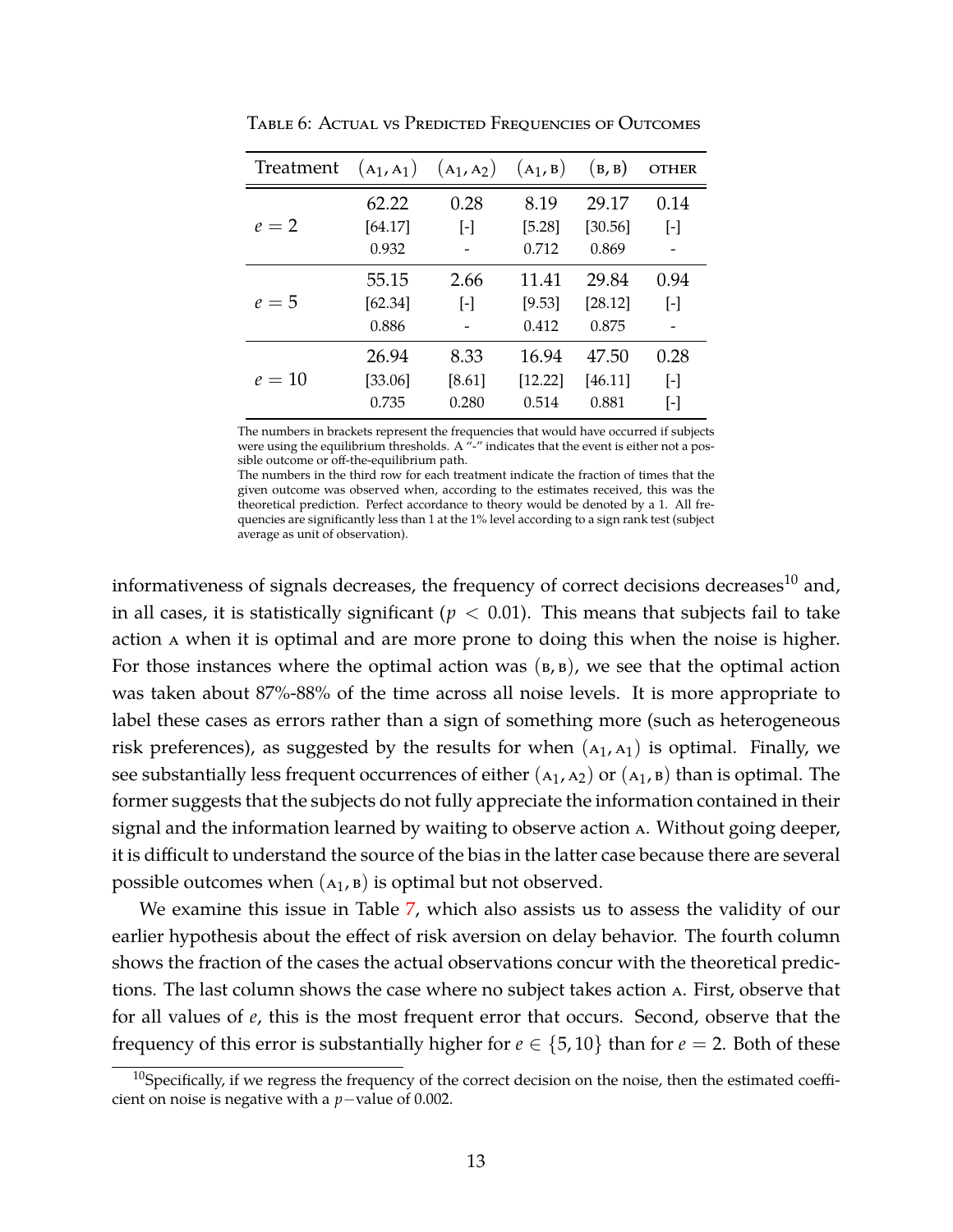<span id="page-13-0"></span>

| Treatment $(A_1, A_1)$ $(A_1, A_2)$ $(A_1, B)$ $(B, B)$ OTHER |      |      |           |      |      |
|---------------------------------------------------------------|------|------|-----------|------|------|
| $e=2$                                                         | .158 |      | .658      | .184 |      |
| $e=5$                                                         |      | .098 | .459 .410 |      | .033 |
| $e=10$                                                        | .045 | 114  | .477      | .364 |      |

Table 7: Fractions of Deviations from  $(a_1, b)$  Path

Note that numbers in the fourth column are slightly different than those reported in Table [6](#page-12-0) because those report the average of the subject average, while the results reported here are based on the raw data.

results are consistent with our risk aversion hypothesis: subjects tend to take action a as the information becomes less noisy. Similarly, as the second column of the Table [7](#page-13-0) shows, the fraction of subjects who took action a in the first stage decreases as the information becomes less valuable.

Finally, in the third column, we see that in treatments  $e = 5$  and  $e = 10$ , the fraction of subjects who delayed action a until the second stage is higher than the treatment  $e = 2$ . Note that those subjects should have never played a in the first place. So, this seems to suggests that the potential to acquire more information in the second stage is a driving force to delay as the theory suggests.

### 3.6 Welfare

In an attempt to understand welfare implications of delay we now study the level of efficiency achieved by subjects in our experiment. Let  $\pi_t^a$  denote the actual payoff received by a subject in round *t*, including any costs that the subject incurred due to delay. Next, let  $\pi_t^{max} := \max\{25, \theta\}$  denote the ex post efficient outcome in round *t*. That is, when a subject takes action  $A$  when  $\theta \geq 25$  and  $B$  otherwise. We define our measure of welfare for a subject as  $\pi = \sum_{t=1}^{40} \pi_t^a / \pi_t^{max}$ .

For each of our treatments, Figure [3](#page-14-1) displays the histogram of individual welfare measure. First, we observe that average welfare measures are quite high. However, this is somewhat misleading. Recall that our subjects did not violate basic requirements of rationality such as taking action  $\bf{A}$  ( $\bf{B}$ ) for a very small signal where *θ* is revealed to be less (higher) than 25. In all those instances, the ratio is always 1 inflating the welfare measure. Still we are able to observe the changes across treatments. As would be expected, the average welfare measure decreases as information becomes less informative. More importantly, we observe that the individual welfare measures become more dispersed as *e* increases. Indeed, this is what we would expect given our hypothesis about the heterogeneity of risk preferences. Clearly, a risk averse subject who is hesitant to take action a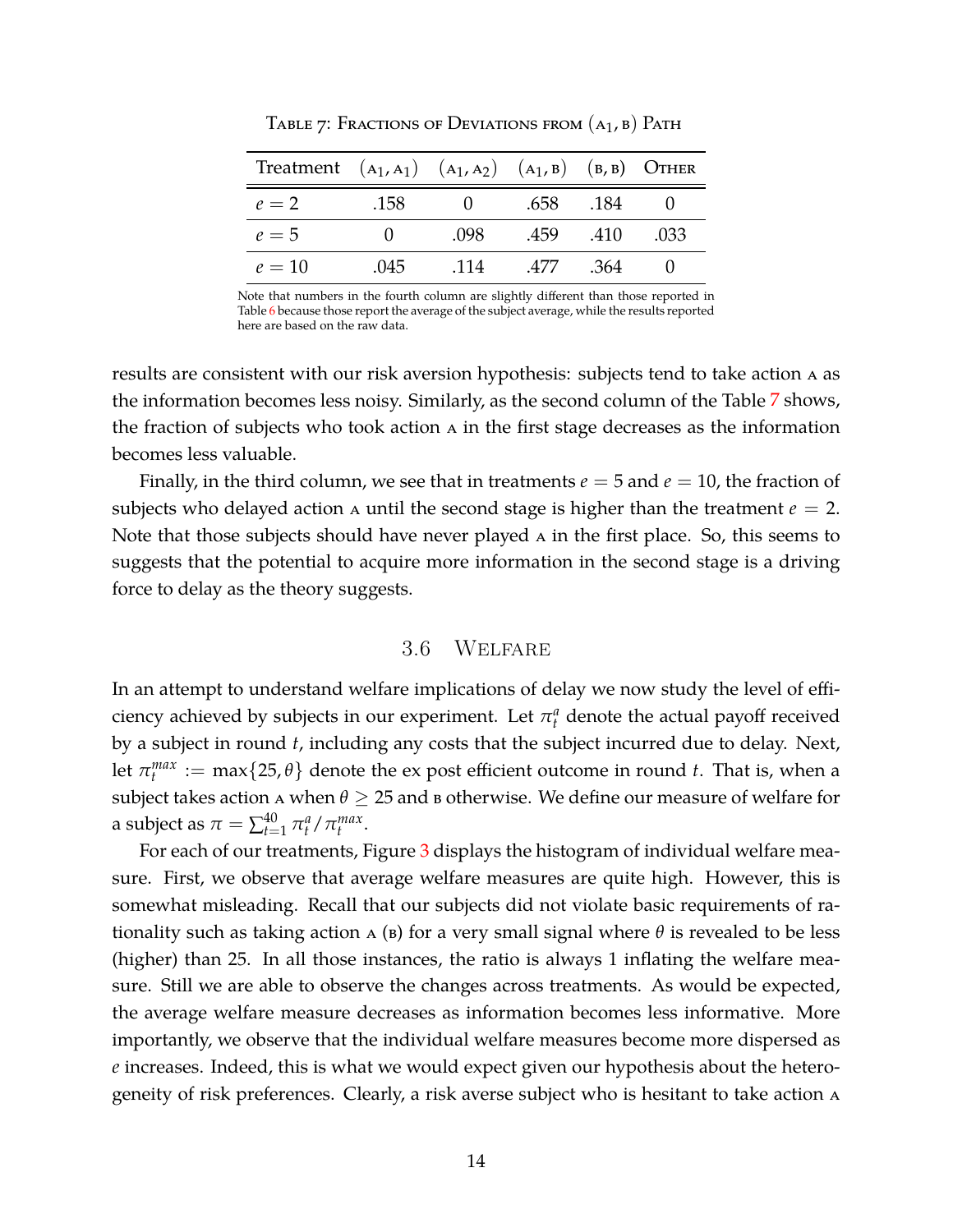<span id="page-14-1"></span>will not be able to receive high payoffs in high states.

![](_page_14_Figure_1.jpeg)

Figure 3: Histograms of Individual Welfare Measures

<span id="page-14-0"></span>It is important to emphasize that this does not mean that risk averse subjects' ex ante welfare is also relatively low.

## 4 CONCLUSION

In this paper, we reported the result of an experiment that tested a simple social learning model with endogenous timing. Our goal was to explore individuals' timing decisions, and analyze whether they delay their decisions in order to acquire more information. Our analysis suggests that subjects do delay their decisions in order to obtain information, perhaps more often than the theory predicts. Furthermore, subjects delay especially when their private information does not particularly support the risky action. We also find evidence which suggests that risk aversion plays an important role in timing decisions. We show that subjects' delay decisions are more disperse when private information is less informative. Excessive delay and reluctance to take the risky action at all lead to ex post welfare losses.

In all the histograms, the horizontal axis is the welfare measure, and the vertical axis is the fraction of subjects.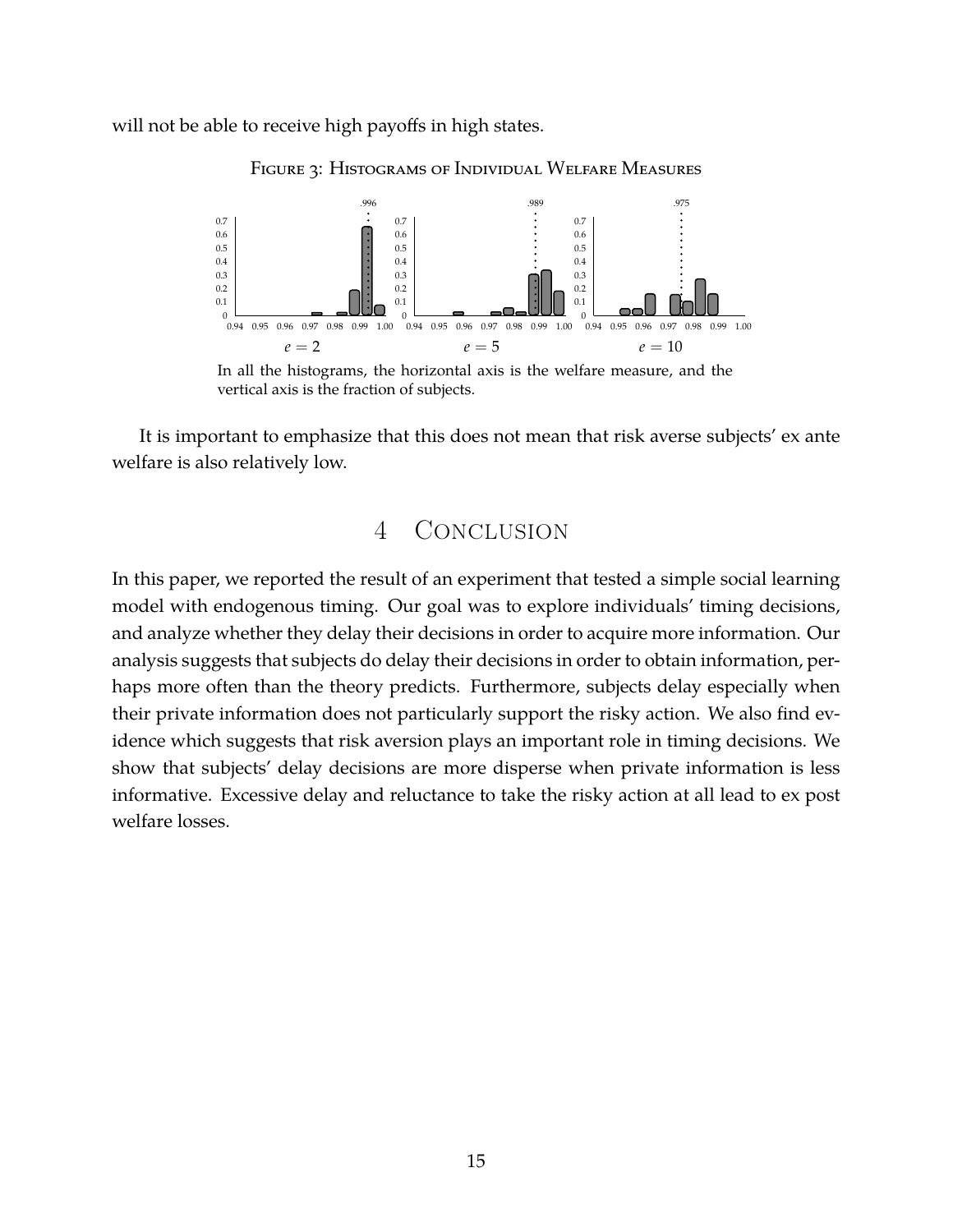## **REFERENCES**

- <span id="page-15-5"></span><span id="page-15-2"></span>[1] Anderson, L. and C. Holt (1997). "Information Cascades in the Laboratory." *American Economic Review* 87(5): 847-862.
- <span id="page-15-3"></span>[2] Banerjee, A. (1992). "A Simple Model of Herd Behavior." *Quarterly Journal of Economics* 107(3): 797-817.
- [3] Bikhchandani, S., D. Hirshleifer and I. Welch (1992). "A Theory of Fads, Fashion, Custom, and Cultural Change as Informational Cascades." *Journal of Political Economy* 100(5): 992-1026.
- <span id="page-15-10"></span>[4] Brindisi, F., B. Çelen and K. Hyndman (2011). *The Effect of Endogenous Timing on Coordination Under Asymmetric Information: An Experimental Study*. Mimeographed, Columbia University.
- <span id="page-15-9"></span><span id="page-15-7"></span>[5] Çelen, B. and S. Kariv (2004). *Distinguishing informational cascades from herd behavior in the laboratory*. *American Economic Review* 94(3): 484-498.
- <span id="page-15-0"></span>[6] Chamley, C. (2004). *Rational Herds: Economic Models of Social Learning*. Cambridge, UK, Cambridge University Press.
- <span id="page-15-11"></span>[7] Chamley, C. and D. Gale (1994). "Information Revelation and Strategic Delay in a Model of Investment." *Econometrica* 62(5): 1065-1085.
- <span id="page-15-1"></span>[8] Fischbacher, U. (2007). "z-Tree: Zurich toolbox for ready-made economic experiments." *Experimental Economics* 10(2): 171-178.
- <span id="page-15-6"></span>[9] Gul, F. and R. Lundholm (1995). "Endogenous Timing and the Clustering of Agents Decisions." *Journal of Political Economy* 103(5): 1039-1066.
- [10] Humg, A. and C. Plott (1995). "Information Cascades: Replication and an Extension to Majority Rule and Conformity-Rewarding Institutions." *American Economic Review* 91(5): 1508-1520.
- <span id="page-15-8"></span><span id="page-15-4"></span>[11] Kübler, D. and G. Weizsäcker (2004). "Limited Depth of Reasoning and Failure of Cascade Formation in the Laboratory." *Review of Economic Studies* 71(2): 425-441.
- [12] Sgroi, D. (2003). "The Right Choice at the Right Time: a Herding Experiment in Endogenous Time." *Experimental Economics* 6: 159-180.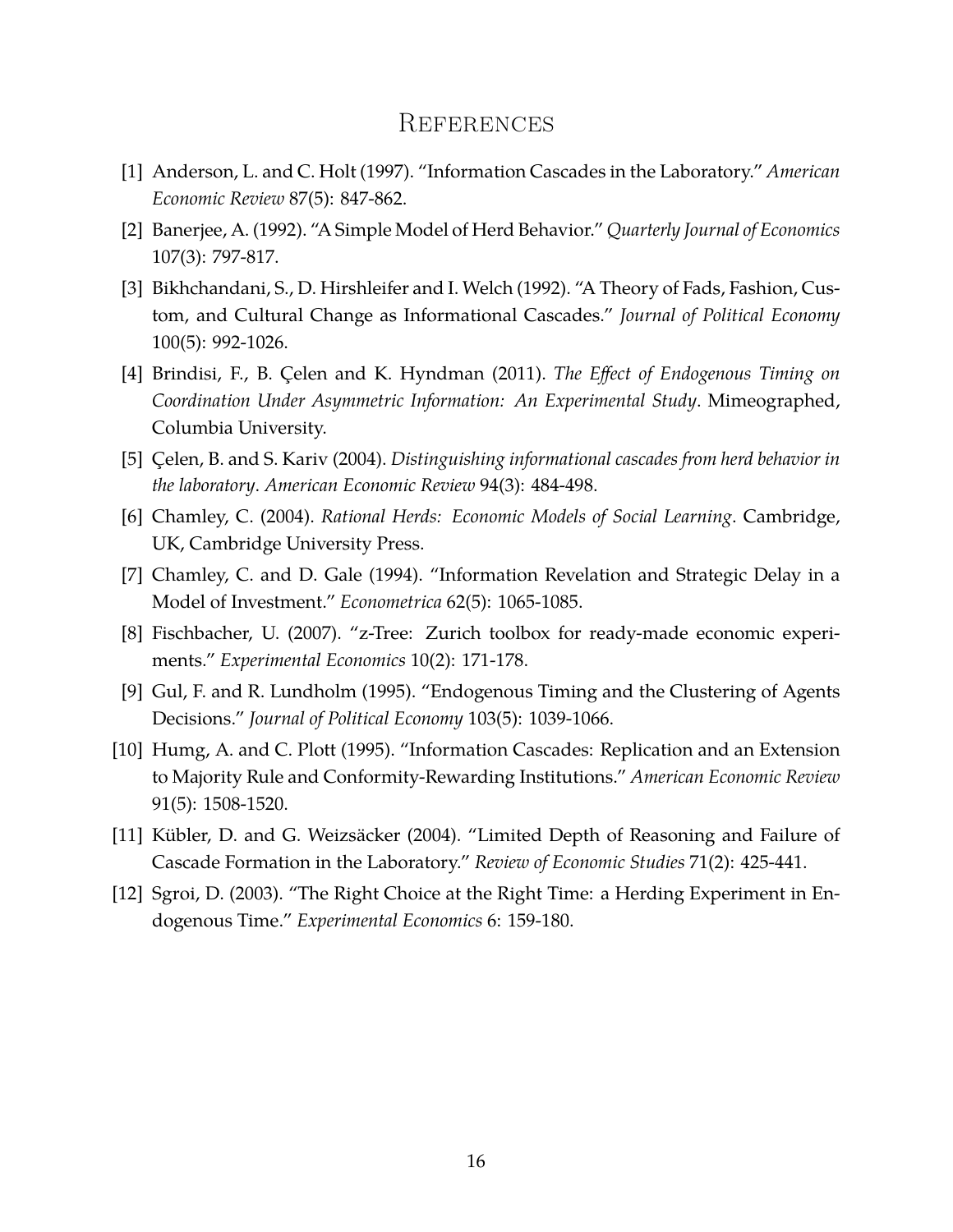# Appendix

## General Instructions

This is an experiment on the economics of decision-making. Your earnings will depend partly on your decisions and partly on chance. By following the instructions and making careful decisions you will earn varying amounts of money, which will be paid at the end of the experiment. Details of how you will make decisions and earn money are explained below.

In this experiment, you will participate in 40 **independent** decision problems (rounds). In all rounds, you will be **randomly** matched with another participant. In what follows, we will refer to the person with whom you are matched as your *match*. After each round, you will be **randomly** matched with another participant for the next decision problem, and so on. At no point in the experiment will you know the identity of your matches.

## Decision Problem

In each round you will be asked to make a choice between two alternatives A and B. Your match will face the same choice problem. Your decision and your match's decision result in the following earnings (the explanation of *Q* will be given later):

- If you choose A and your match chooses A: You earn *Q* and your match earns *Q* points.
- If you choose A and your match chooses B: You earn *Q* and your match earns 25 points.
- If you choose B and your match chooses A: You earn 25 and your match earns *Q* points.
- If you choose B and your match chooses B: You earn 25 and your match earns 25 points.

The following table lists your alternatives A and B in the rows, and your match's alternatives in the columns. For example, the situation in which you play A and your match plays B corresponds to the upper right cell. The numbers in that cell indicate the payoffs. The first number is your payoff (boldfaced) and the second number, following the comma, is your match's payoff (italicized). For instance, in the previous example, you earn a payoff of *Q* and your match earns 25 .

|   | А     | B        |
|---|-------|----------|
| A | Q,Q   | $Q$ , 25 |
| B | 25, Q | 25, 25   |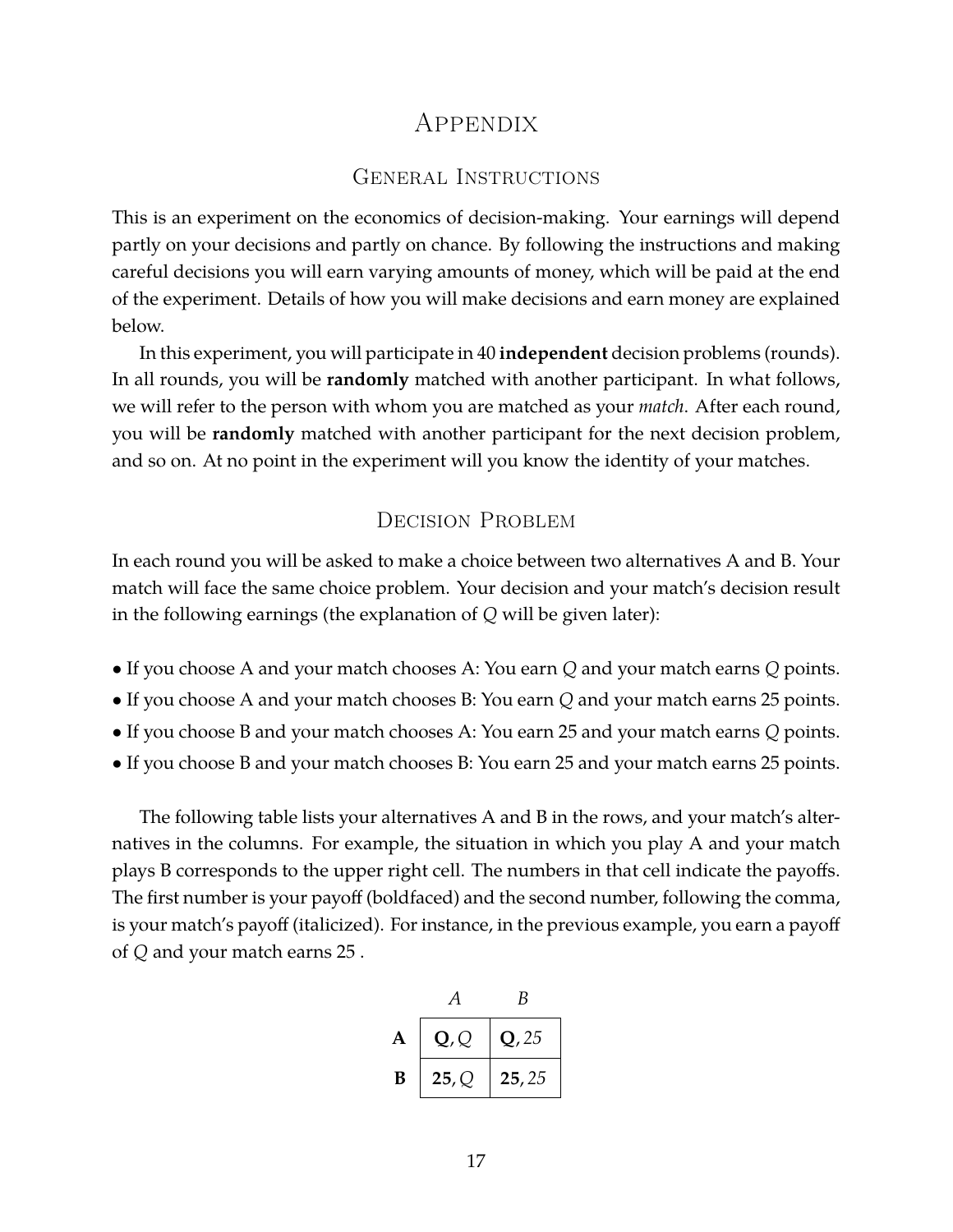#### WHAT IS Q?

When you play A, your earnings depend on your match's decision and on *Q*. *Q* is a number (up-to two decimals) between 10 and 40 randomly determined by the computer. That means any number between 10 and 40 is equally likely to be picked by the computer.

The computer picks *Q* before each round and the numbers are independent across rounds. That is, the *Q* chosen by the computer in the first round does not play any role on what *Q* will be in other rounds.

Before you make a decision you will not be told what *Q* is but instead you will receive an estimate of *Q*, which we will denote by *E*. Let's be more precise. After the computer randomly determines *Q*, it also picks a random number (up-to two decimals) between *Q* − 5 and *Q* + 5. This is your estimate *E*. Any number between *Q* − 5 and *Q* + 5 is equally likely to be picked by the computer. Although *E* does not tell you what *Q* exactly is, it gives an estimate of it. For example if you receive an estimate  $E = 20.15$ , then you know that *Q* is **not less than** 20.15 − 5 = 15.15 and it is **not more than** 20.15 + 5 = 25.15.

Note that although *Q* will be the **same** for both you and your match, your **estimates** can be different. That is, for the same *Q*, the computer also randomly picks another estimate exactly in the same manner for your match. Your estimate and your match's estimate are chosen independently. Therefore, it is very likely that they will be different numbers; however, both estimates will be between  $Q - 5$  and  $Q + 5$ .

#### YOUR DECISION

After you are given your estimate, *E*, you are ready to make a decision. There are 3 stages in which you can finalize your decision. Note that both *Q* and *E* are **fixed** for all three stages for both you and your match. In each stage, you can choose either *A* or *B*. Choosing *A* is **irreversible**, while choosing *B* is **reversible**. That means choosing *A* in any stage ends the round and your earnings for that round are determined according to the table we discussed above. However, if you choose B, in either stage 1 or stage 2, then you will be allowed to revise your choice in the following stage(s). Note that for each stage that you choose *B*, your payoff will be reduced by **2 points** in case you end up choosing A. For example, if you choose *B* in stages 1 and 2, and then choose *A* in stage 3,  $4 = 2 \times 2$  points will be subtracted from your earnings. On the other hand, if you also chose *B* in stage 3, then no extra points will be subtracted.

In any given stage, you will not observe the decision taken by your match in that stage, but you will observe decisions from **earlier** stages. For example, consider the screen below. It is currently the second stage, and as you can see, while you chose **B** in the first stage your match chose **A**; you also see that your estimate of *Q* is 31.25. However, you do not see your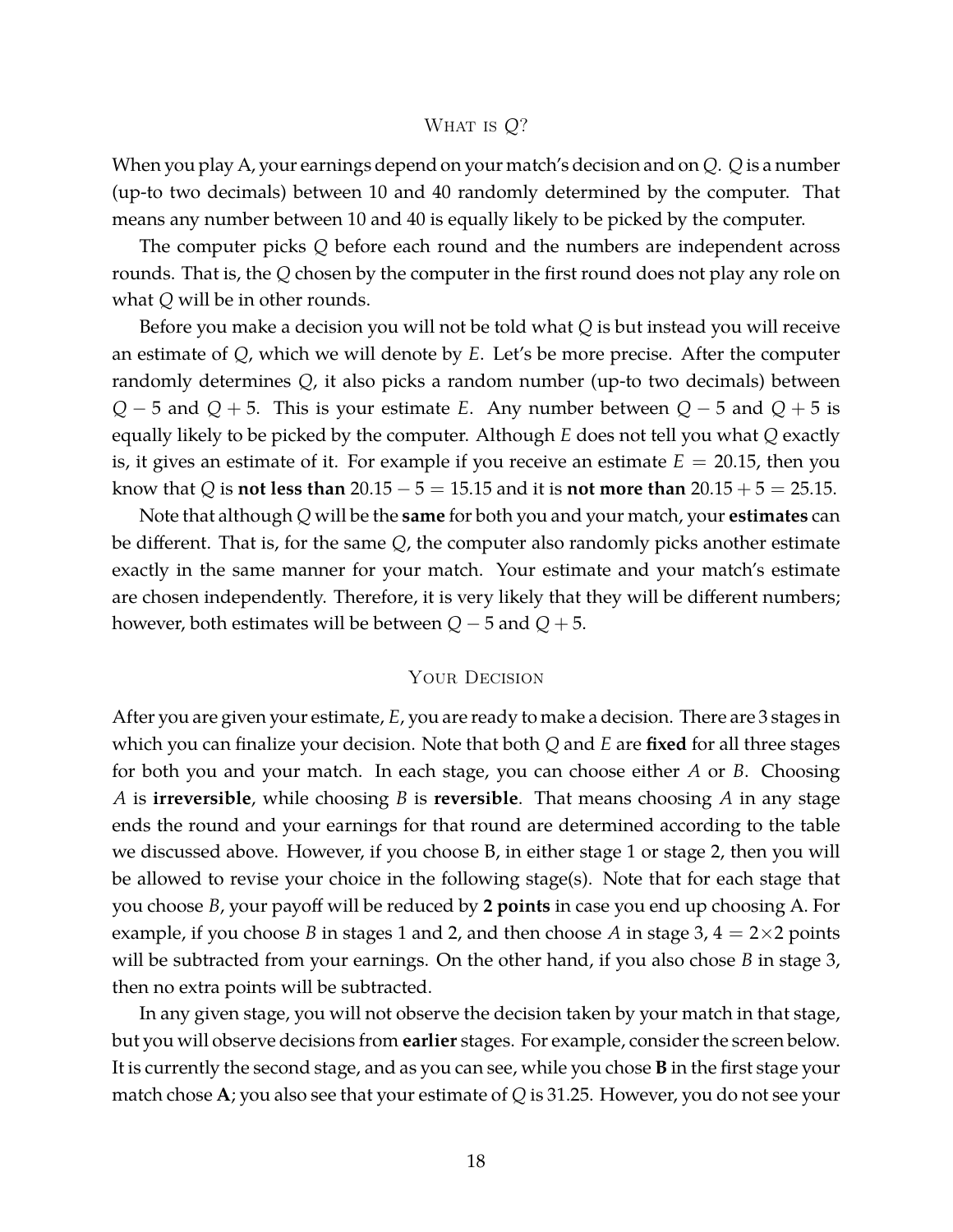match's choice in stage 2. Since *B* is reversible, you can choose between *A* and *B* in stage 2. But **A** is irreversible, so your match cannot change his/her decision.

![](_page_18_Figure_1.jpeg)

### **PAYOFFS**

Your potential earnings in each round depends on your choice and on *Q* as well as the timing of your choices. After both you and your match have made your choices, you will see the following screen. On the left, you see your estimate of *Q*, the true value of *Q*, and your profit; while on the right, you see the choices of both you and your match made in each of the 3 stages. In this example, you see that while your estimate of *Q* was 31.25, its true value was 32.11. You also see that your profit was 30.11: since you eventually chose *A*, you received  $Q = 32.11$  points, but because you chose *B* in stage 1, 2 points were subtracted from this total.